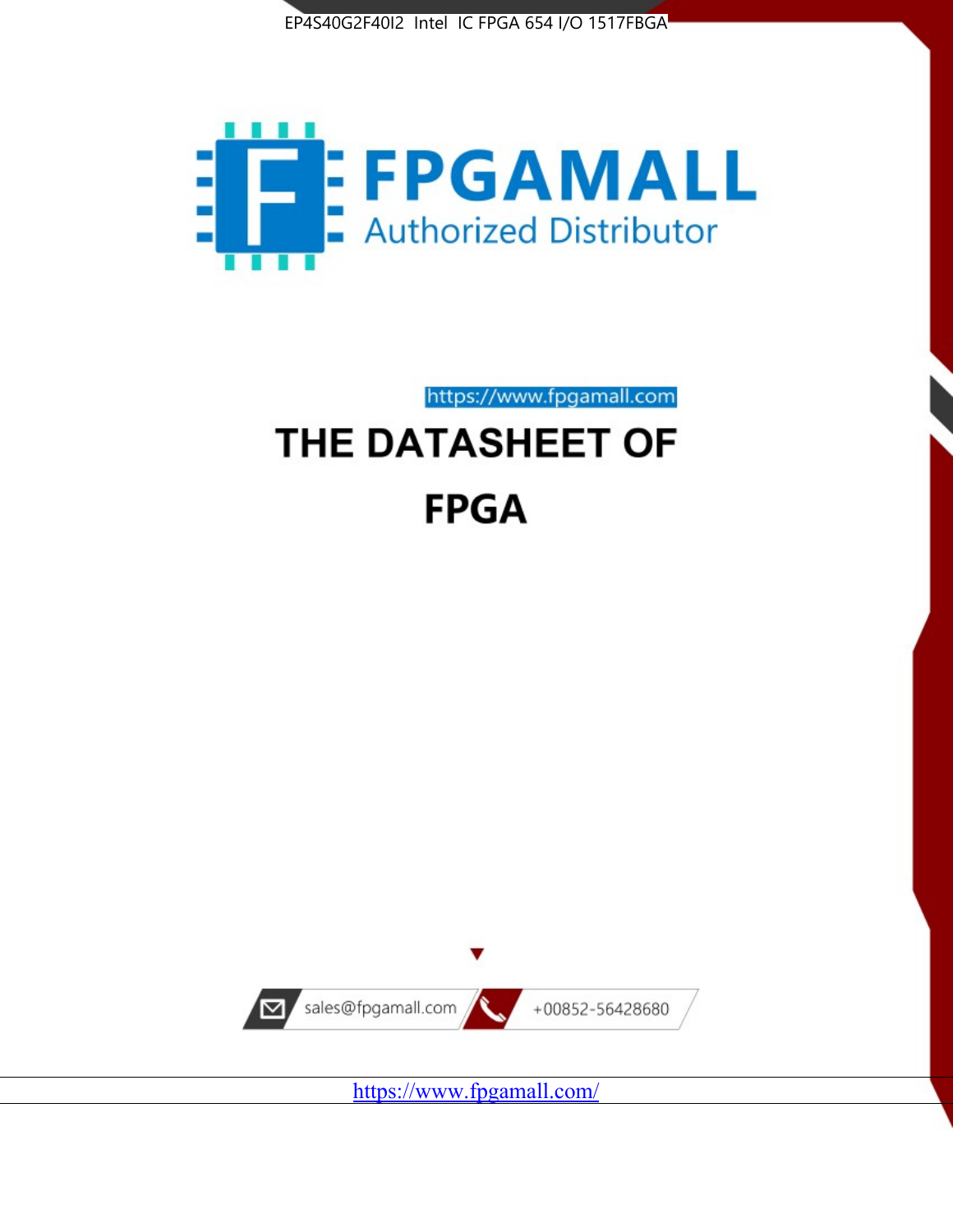EP4S40G2F40I2 Intel IC FPGA 654 I/O 1517FBGA



**SIV51001-3.5**

Altera® Stratix® IV FPGAs deliver a breakthrough level of system bandwidth and power efficiency for high-end applications, allowing you to innovate without compromise. Stratix IV FPGAs are based on the Taiwan Semiconductor Manufacturing Company (TSMC) 40-nm process technology and surpass all other high-end FPGAs, with the highest logic density, most transceivers, and lowest power requirements.

The Stratix IV device family contains three optimized variants to meet different application requirements:

- Stratix IV E (Enhanced) FPGAs—up to 813,050 logic elements (LEs), 33,294 kilobits (Kb) RAM, and 1,288 18 x 18 bit multipliers
- Stratix IV GX transceiver FPGAs—up to 531,200 LEs, 27,376 Kb RAM, 1,288 18 x 18-bit multipliers, and 48 full-duplex clock data recovery (CDR)-based transceivers at up to 8.5 Gbps
- Stratix IV GT—up to 531,200 LEs, 27,376 Kb RAM, 1,288 18 x 18-bit multipliers, and 48 full-duplex CDR-based transceivers at up to 11.3 Gbps

The complete Altera high-end solution includes the lowest risk, lowest total cost path to volume using HardCopy® IV ASICs for all the family variants, a comprehensive portfolio of application solutions customized for end-markets, and the industry leading Quartus® II software to increase productivity and performance.

For information about upcoming Stratix IV device features, refer to the *Upcoming [Stratix IV Device Features](http://www.altera.com/literature/hb/stratix-iv/uf01001.pdf?GSA_pos=2&WT.oss_r=1&WT.oss=upcoming)* document.

f For information about changes to the currently published *Stratix IV Device Handbook*, refer to the *[Addendum to the Stratix IV Device Handbook](http://www.altera.com/literature/hb/stratix-iv/stx4_siv54002.pdf)* chapter.

This chapter contains the following sections:

- "Feature Summary" on page 1–2
- "Architecture Features" on page 1–6
- "Integrated Software Platform" on page 1-19
- "Ordering Information" on page 1–19

@2016 Altera Corporation. All rights reserved. ALTERA, ARRIA, CYCLONE, HARDCOPY, MAX, MEGACORE, NIOS, QUARTUS and STRATIX words and logos are trademarks of Altera Corporation and registered in the U.S. Patent and Trademark



Stratix IV Device Handbook Volume 1 January 2016

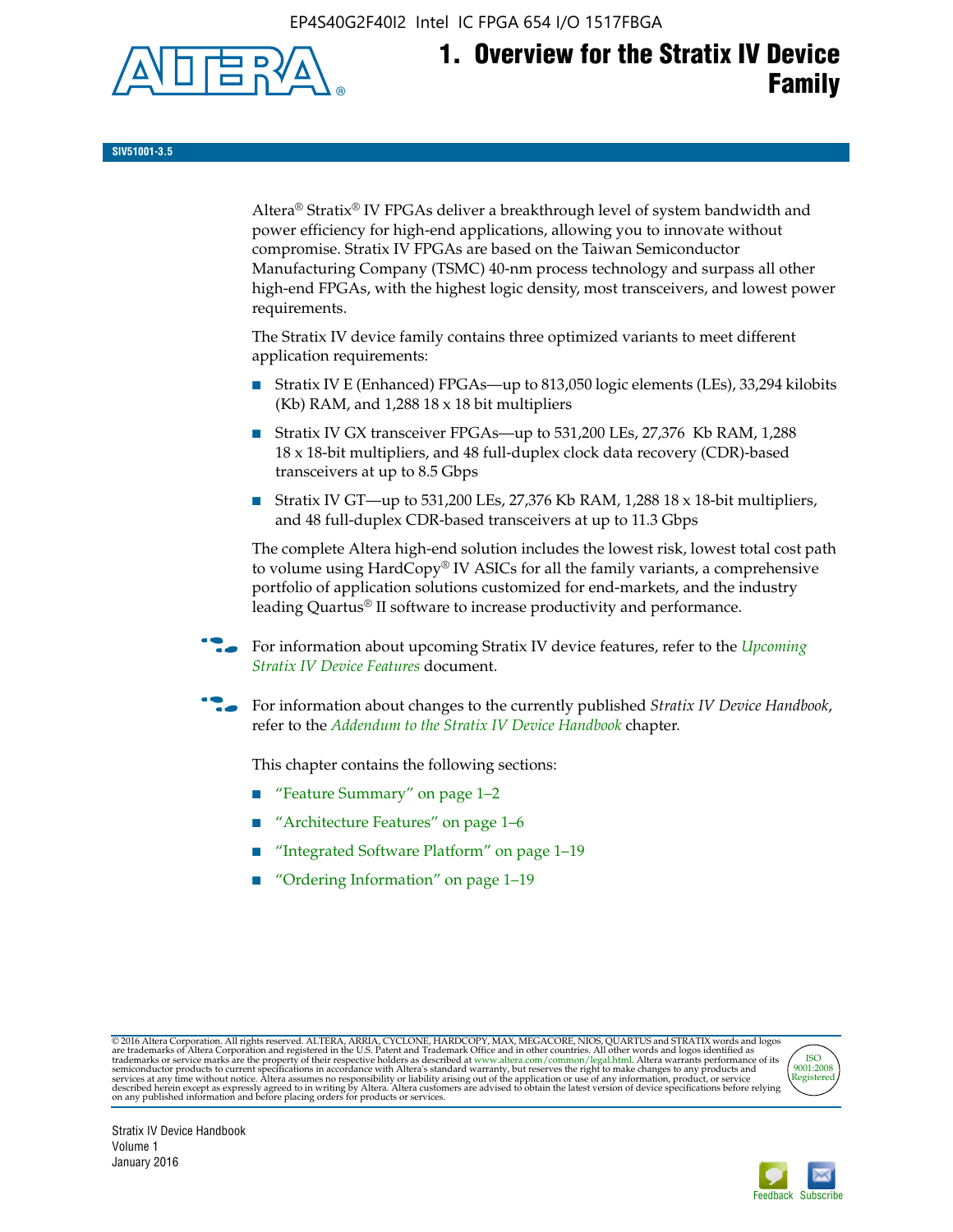# **Feature Summary**

The following list summarizes the Stratix IV device family features:

- Up to 48 full-duplex CDR-based transceivers in Stratix IV GX and GT devices supporting data rates up to 8.5 Gbps and 11.3 Gbps, respectively
- Dedicated circuitry to support physical layer functionality for popular serial protocols, such as PCI Express (PCIe) (PIPE) Gen1 and Gen2, Gbps Ethernet (GbE), Serial RapidIO, SONET/SDH, XAUI/HiGig, (OIF) CEI-6G, SD/HD/3G-SDI, Fibre Channel, SFI-5, and Interlaken
- Complete PCIe protocol solution with embedded PCIe hard IP blocks that implement PHY-MAC layer, Data Link layer, and Transaction layer functionality

**For more information, refer to the** *[IP Compiler for PCI Express User Guide](http://www.altera.com/literature/ug/ug_pci_express.pdf)***.** 

- Programmable transmitter pre-emphasis and receiver equalization circuitry to compensate for frequency-dependent losses in the physical medium
- Typical physical medium attachment (PMA) power consumption of 100 mW at 3.125 Gbps and 135 mW at 6.375 Gbps per channel
- 72,600 to 813,050 equivalent LEs per device
- 7,370 to 33,294 Kb of enhanced TriMatrix memory consisting of three RAM block sizes to implement true dual-port memory and FIFO buffers
- High-speed digital signal processing (DSP) blocks configurable as 9 x 9-bit,  $12 \times 12$ -bit,  $18 \times 18$ -bit, and  $36 \times 36$ -bit full-precision multipliers at up to 600 MHz
- Up to 16 global clocks (GCLK), 88 regional clocks (RCLK), and 132 periphery clocks (PCLK) per device
- Programmable power technology that minimizes power while maximizing device performance
- Up to 1,120 user I/O pins arranged in 24 modular I/O banks that support a wide range of single-ended and differential I/O standards
- Support for high-speed external memory interfaces including DDR, DDR2, DDR3 SDRAM, RLDRAM II, QDR II, and QDR II+ SRAM on up to 24 modular I/O banks
- High-speed LVDS I/O support with serializer/deserializer (SERDES), dynamic phase alignment (DPA), and soft-CDR circuitry at data rates up to 1.6 Gbps
- Support for source-synchronous bus standards, including SGMII, GbE, SPI-4 Phase 2 (POS-PHY Level 4), SFI-4.1, XSBI, UTOPIA IV, NPSI, and CSIX-L1
- Pinouts for Stratix IV E devices designed to allow migration of designs from Stratix III to Stratix IV E with minimal PCB impact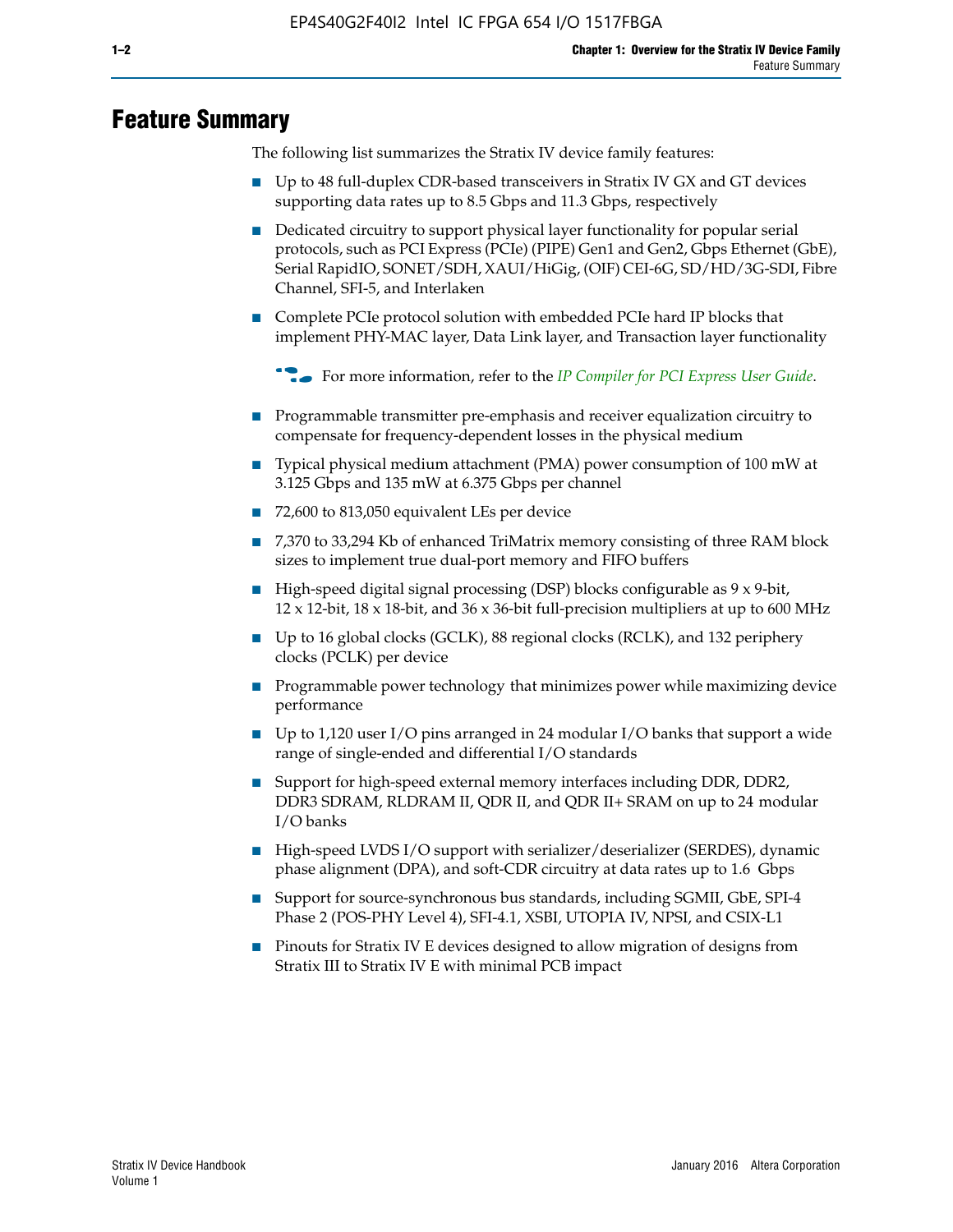# **Stratix IV GX Devices**

Stratix IV GX devices provide up to 48 full-duplex CDR-based transceiver channels per device:

- Thirty-two out of the 48 transceiver channels have dedicated physical coding sublayer (PCS) and physical medium attachment (PMA) circuitry and support data rates between 600 Mbps and 8.5 Gbps
- The remaining 16 transceiver channels have dedicated PMA-only circuitry and support data rates between 600 Mbps and 6.5 Gbps
- **1 The actual number of transceiver channels per device varies with device selection. For** more information about the exact transceiver count in each device, refer to Table 1–1 on page 1–11.
- 1 For more information about transceiver architecture, refer to the *[Transceiver](http://www.altera.com/literature/hb/stratix-iv/stx4_siv52001.pdf)  [Architecture in Stratix IV Devices](http://www.altera.com/literature/hb/stratix-iv/stx4_siv52001.pdf)* chapter.

Figure 1–1 shows a high-level Stratix IV GX chip view.

#### **Figure 1–1. Stratix IV GX Chip View** *(1)*



#### **Note to Figure 1–1:**

(1) Resource counts vary with device selection, package selection, or both.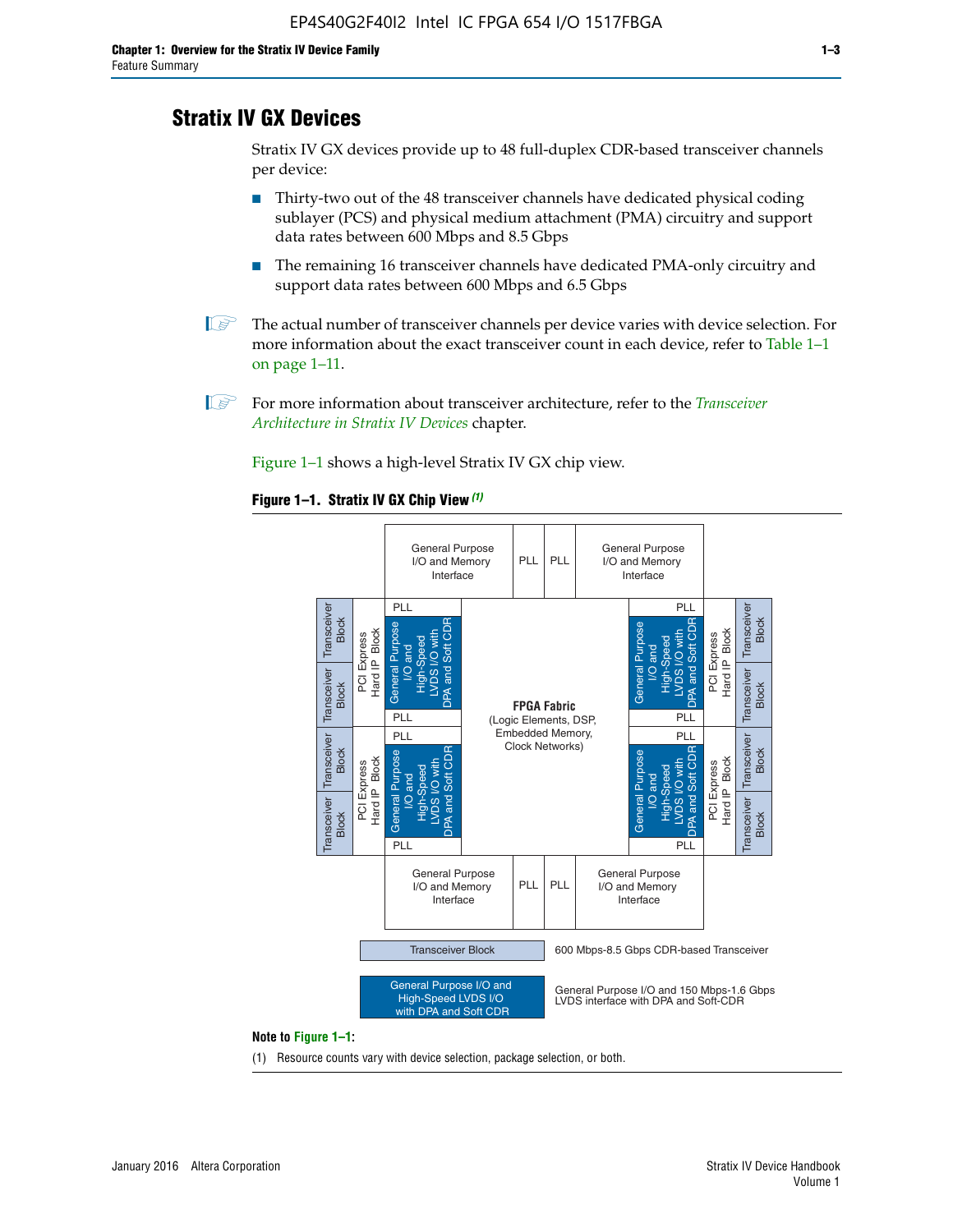# **Stratix IV E Device**

Stratix IV E devices provide an excellent solution for applications that do not require high-speed CDR-based transceivers, but are logic, user I/O, or memory intensive.

Figure 1–2 shows a high-level Stratix IV E chip view.

#### **Figure 1–2. Stratix IV E Chip View** *(1)*



#### **Note to Figure 1–2:**

(1) Resource counts vary with device selection, package selection, or both.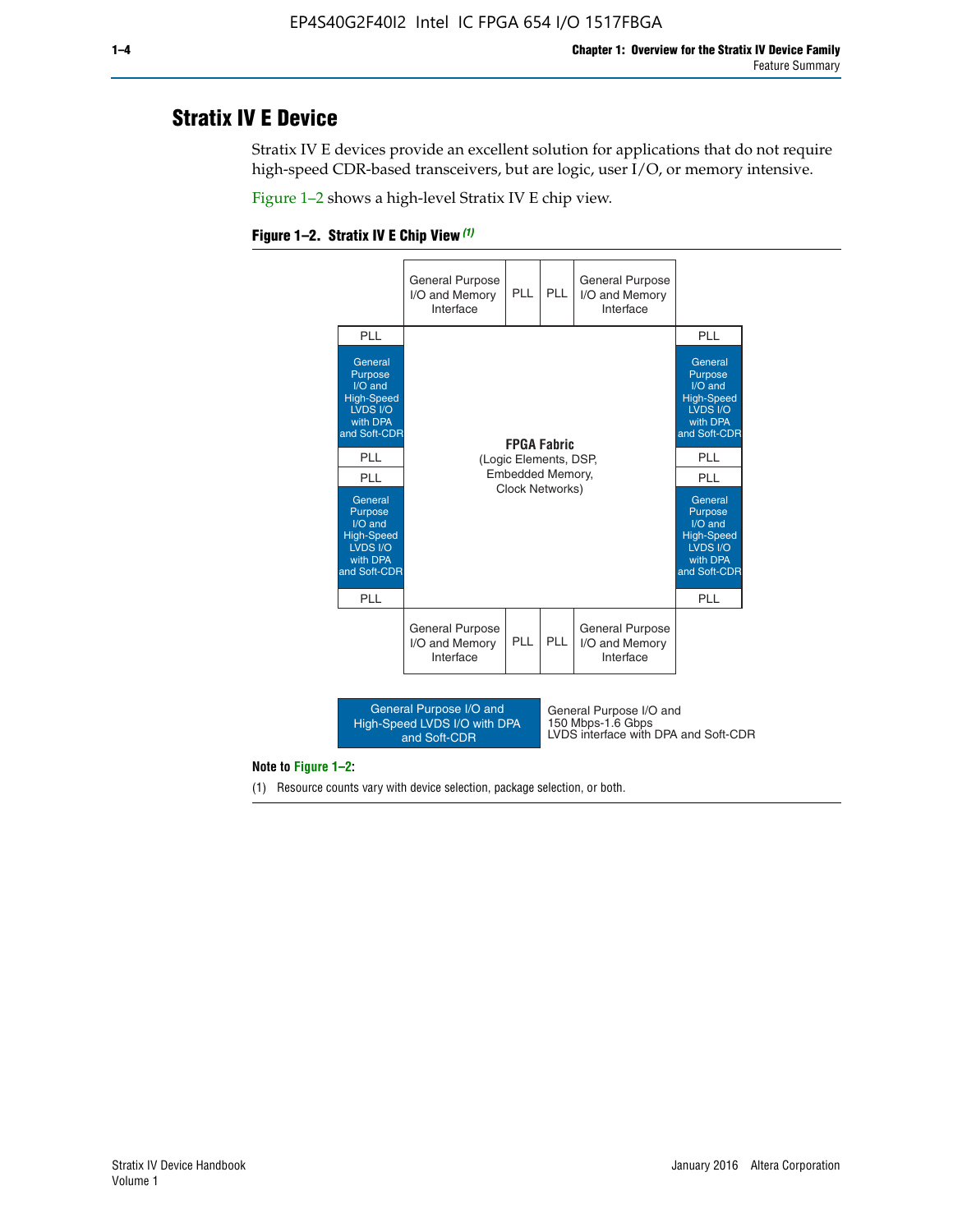# **Stratix IV GT Devices**

Stratix IV GT devices provide up to 48 CDR-based transceiver channels per device:

- Thirty-two out of the 48 transceiver channels have dedicated PCS and PMA circuitry and support data rates between 600 Mbps and 11.3 Gbps
- The remaining 16 transceiver channels have dedicated PMA-only circuitry and support data rates between 600 Mbps and 6.5 Gbps
- **1** The actual number of transceiver channels per device varies with device selection. For more information about the exact transceiver count in each device, refer to Table 1–7 on page 1–16.
- $\mathbb{I}$  For more information about Stratix IV GT devices and transceiver architecture, refer to the *[Transceiver Architecture in Stratix IV Devices](http://www.altera.com/literature/hb/stratix-iv/stx4_siv52001.pdf)* chapter.

Figure 1–3 shows a high-level Stratix IV GT chip view.

#### **Figure 1–3. Stratix IV GT Chip View** *(1)*



(1) Resource counts vary with device selection, package selection, or both.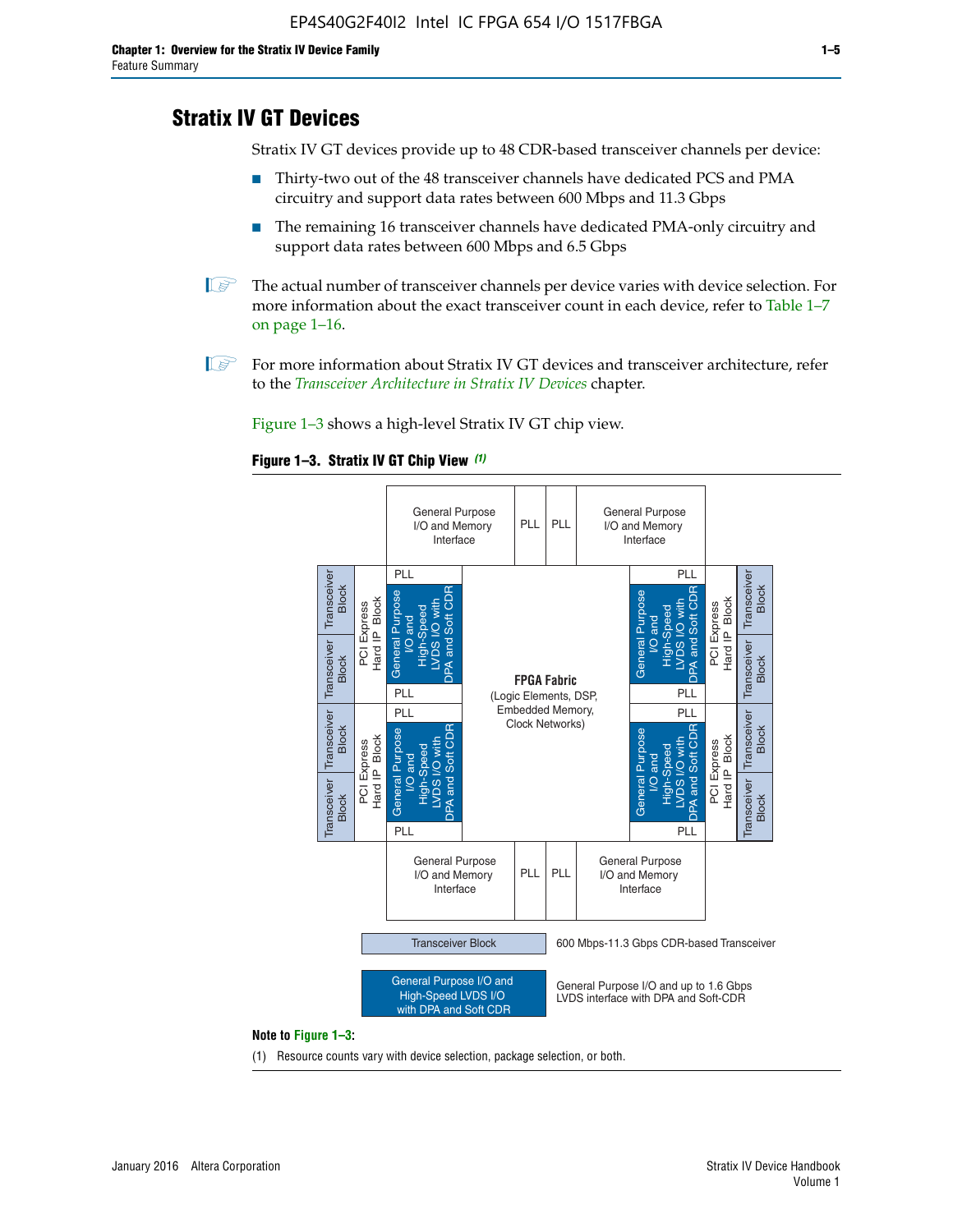# **Architecture Features**

The Stratix IV device family features are divided into high-speed transceiver features and FPGA fabric and I/O features.

 $\mathbb{I}$  The high-speed transceiver features apply only to Stratix IV GX and Stratix IV GT devices.

# **High-Speed Transceiver Features**

The following sections describe high-speed transceiver features for Stratix IV GX and GT devices.

## **Highest Aggregate Data Bandwidth**

Up to 48 full-duplex transceiver channels supporting data rates up to 8.5 Gbps in Stratix IV GX devices and up to 11.3 Gbps in Stratix IV GT devices.

## **Wide Range of Protocol Support**

Physical layer support for the following serial protocols:

- Stratix IV GX—PCIe Gen1 and Gen2, GbE, Serial RapidIO, SONET/SDH, XAUI/HiGig, (OIF) CEI-6G, SD/HD/3G-SDI, Fibre Channel, SFI-5, GPON, SAS/SATA, HyperTransport 1.0 and 3.0, and Interlaken
- Stratix IV GT—40G/100G Ethernet, SFI-S, Interlaken, SFI-5.1, Serial RapidIO, SONET/SDH, XAUI/HiGig, (OIF) CEI-6G, 3G-SDI, and Fibre Channel
- Extremely flexible and easy-to-configure transceiver data path to implement proprietary protocols
- PCIe Support
	- Complete PCIe Gen1 and Gen2 protocol stack solution compliant to PCI Express base specification 2.0 that includes PHY-MAC, Data Link, and transaction layer circuitry embedded in PCI Express hard IP blocks
	- **For more information, refer to the [PCI Express Compiler User Guide](http://www.altera.com/literature/ug/ug_pci_express.pdf).**
	- Root complex and end-point applications
	- $x1, x4,$  and  $x8$  lane configurations
	- PIPE 2.0-compliant interface
	- Embedded circuitry to switch between Gen1 and Gen2 data rates
	- Built-in circuitry for electrical idle generation and detection, receiver detect, power state transitions, lane reversal, and polarity inversion
	- 8B/10B encoder and decoder, receiver synchronization state machine, and ± 300 parts per million (ppm) clock compensation circuitry
	- Transaction layer support for up to two virtual channels (VCs)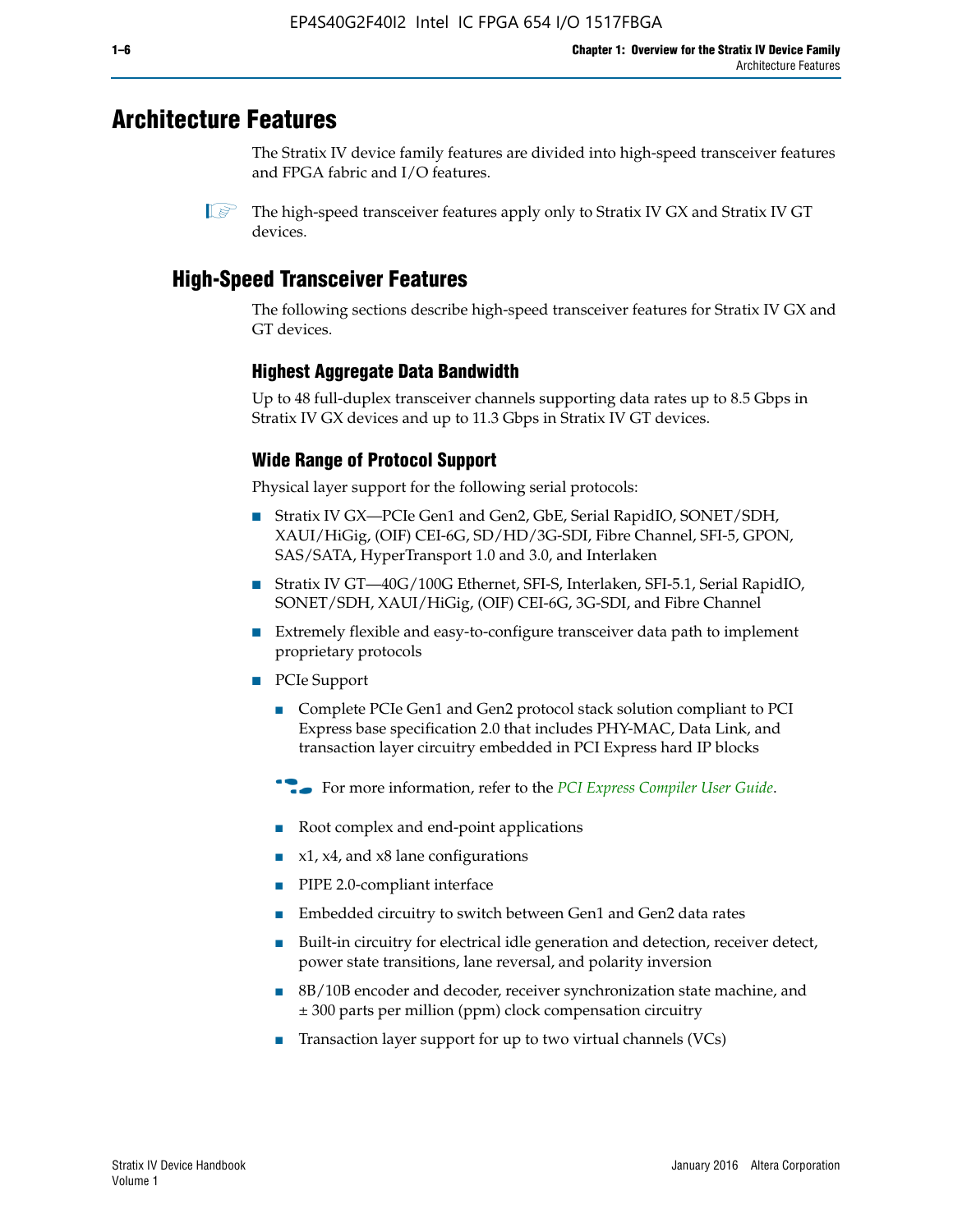- XAUI/HiGig Support
	- Compliant to IEEE802.3ae specification
	- **■** Embedded state machine circuitry to convert XGMII idle code groups  $(|11|)$ to and from idle ordered sets  $(|A|, |K|, |R|)$  at the transmitter and receiver, respectively
	- 8B/10B encoder and decoder, receiver synchronization state machine, lane deskew, and  $\pm 100$  ppm clock compensation circuitry
- GbE Support
	- Compliant to IEEE802.3-2005 specification
	- Automatic idle ordered set  $(111/112/1)$  generation at the transmitter, depending on the current running disparity
	- 8B/10B encoder and decoder, receiver synchronization state machine, and ± 100 ppm clock compensation circuitry
- Support for other protocol features such as MSB-to-LSB transmission in SONET/SDH configuration and spread-spectrum clocking in PCIe configurations

#### **Diagnostic Features**

- Serial loopback from the transmitter serializer to the receiver CDR for transceiver PCS and PMA diagnostics
- Reverse serial loopback pre- and post-CDR to transmitter buffer for physical link diagnostics
- Loopback master and slave capability in PCI Express hard IP blocks
- **For more information, refer to the** *[PCI Express Compiler User Guide](http://www.altera.com/literature/ug/ug_pci_express.pdf)***.**

## **Signal Integrity**

Stratix IV devices simplify the challenge of signal integrity through a number of chip, package, and board-level enhancements to enable efficient high-speed data transfer into and out of the device. These enhancements include:

- Programmable 3-tap transmitter pre-emphasis with up to 8,192 pre-emphasis levels to compensate for pre-cursor and post-cursor inter-symbol interference (ISI)
- Up to 900% boost capability on the first pre-emphasis post-tap
- User-controlled and adaptive 4-stage receiver equalization with up to 16 dB of high-frequency gain
- On-die power supply regulators for transmitter and receiver phase-locked loop (PLL) charge pump and voltage controlled oscillator (VCO) for superior noise immunity
- On-package and on-chip power supply decoupling to satisfy transient current requirements at higher frequencies, thereby reducing the need for on-board decoupling capacitors
- Calibration circuitry for transmitter and receiver on-chip termination (OCT) resistors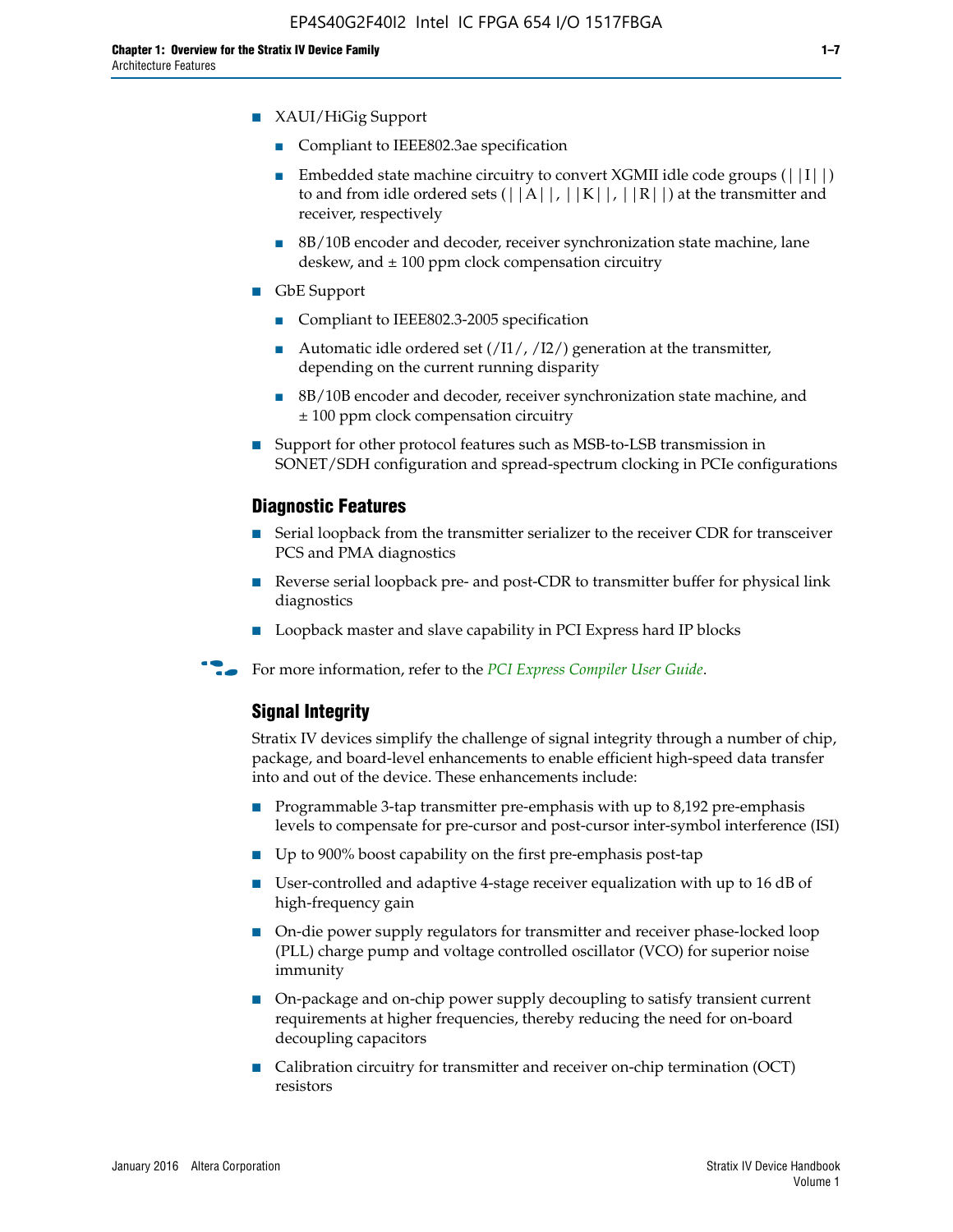# **FPGA Fabric and I/O Features**

The following sections describe the Stratix IV FPGA fabric and I/O features.

## **Device Core Features**

- Up to 531,200 LEs in Stratix IV GX and GT devices and up to 813,050 LEs in Stratix IV E devices, efficiently packed in unique and innovative adaptive logic modules (ALMs)
- Ten ALMs per logic array block (LAB) deliver faster performance, improved logic utilization, and optimized routing
- Programmable power technology, including a variety of process, circuit, and architecture optimizations and innovations
- Programmable power technology available to select power-driven compilation options for reduced static power consumption

## **Embedded Memory**

- TriMatrix embedded memory architecture provides three different memory block sizes to efficiently address the needs of diversified FPGA designs:
	- 640-bit MLAB
	- 9-Kb M9K
	- 144-Kb M144K
- Up to 33,294 Kb of embedded memory operating at up to 600 MHz
- Each memory block is independently configurable to be a single- or dual-port RAM, FIFO, ROM, or shift register

## **Digital Signal Processing (DSP) Blocks**

- Flexible DSP blocks configurable as  $9 \times 9$ -bit,  $12 \times 12$ -bit,  $18 \times 18$ -bit, and  $36 \times 36$ -bit full-precision multipliers at up to 600 MHz with rounding and saturation capabilities
- Faster operation due to fully pipelined architecture and built-in addition, subtraction, and accumulation units to combine multiplication results
- Optimally designed to support advanced features such as adaptive filtering, barrel shifters, and finite and infinite impulse response (FIR and IIR) filters

### **Clock Networks**

- Up to 16 global clocks and 88 regional clocks optimally routed to meet the maximum performance of 800 MHz
- Up to 112 and 132 periphery clocks in Stratix IV GX and Stratix IV E devices, respectively
- Up to 66 (16 GCLK + 22 RCLK + 28 PCLK) clock networks per device quadrant in Stratix IV GX and Stratix IV GT devices
- Up to 71 (16 GCLK + 22 RCLK + 33 PCLK) clock networks per device quadrant in Stratix IV E devices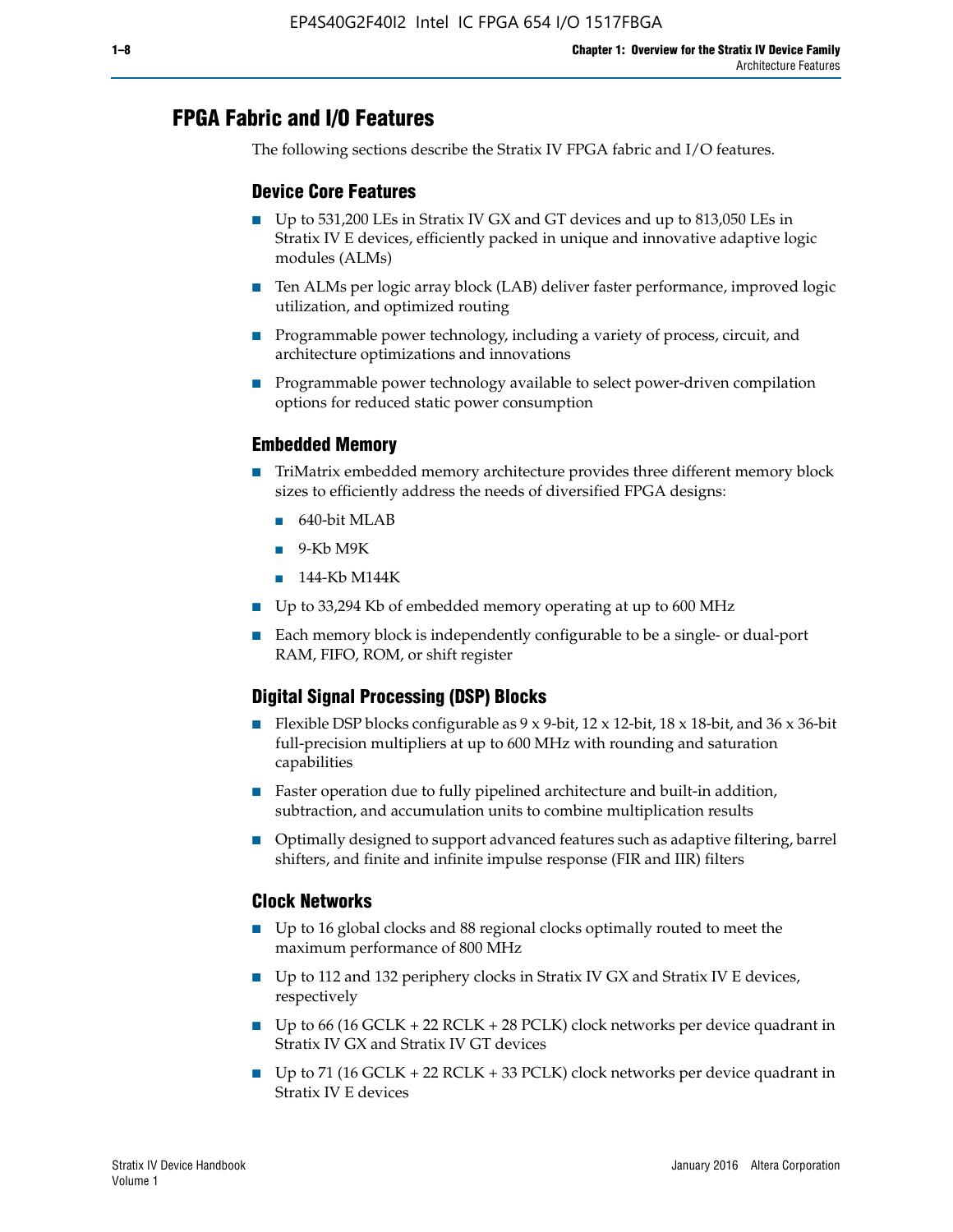## **PLLs**

- Three to 12 PLLs per device supporting spread-spectrum input tracking, programmable bandwidth, clock switchover, dynamic reconfiguration, and delay compensation
- On-chip PLL power supply regulators to minimize noise coupling

## **I/O Features**

- Sixteen to 24 modular I/O banks per device with 24 to 48 I/Os per bank designed and packaged for optimal simultaneous switching noise (SSN) performance and migration capability
- Support for a wide range of industry I/O standards, including single-ended (LVTTL/CMOS/PCI/PCIX), differential (LVDS/mini-LVDS/RSDS), voltage-referenced single-ended and differential (SSTL/HSTL Class I/II) I/O standards
- **O**n-chip series  $(R_S)$  and on-chip parallel  $(R_T)$  termination with auto-calibration for single-ended I/Os and on-chip differential  $(R_D)$  termination for differential I/Os
- Programmable output drive strength, slew rate control, bus hold, and weak pull-up capability for single-ended I/Os
- User I/O:GND: $V_{CC}$  ratio of 8:1:1 to reduce loop inductance in the package—PCB interface
- **■** Programmable transmitter differential output voltage ( $V_{OD}$ ) and pre-emphasis for high-speed LVDS I/O

### **High-Speed Differential I/O with DPA and Soft-CDR**

- Dedicated circuitry on the left and right sides of the device to support differential links at data rates from 150 Mbps to 1.6 Gbps
- Up to 98 differential SERDES in Stratix IV GX devices, up to 132 differential SERDES in Stratix IV E devices, and up to 47 differential SERDES in Stratix IV GT devices
- DPA circuitry at the receiver automatically compensates for channel-to-channel and channel-to-clock skew in source synchronous interfaces
- Soft-CDR circuitry at the receiver allows implementation of asynchronous serial interfaces with embedded clocks at up to 1.6 Gbps data rate (SGMII and GbE)

### **External Memory Interfaces**

- Support for existing and emerging memory interface standards such as DDR SDRAM, DDR2 SDRAM, DDR3 SDRAM, QDRII SRAM, QDRII+ SRAM, and RLDRAM II
- DDR3 up to 1,067 Mbps/533 MHz
- Programmable DQ group widths of 4 to 36 bits (includes parity bits)
- Dynamic OCT, trace mismatch compensation, read-write leveling, and half-rate register capabilities provide a robust external memory interface solution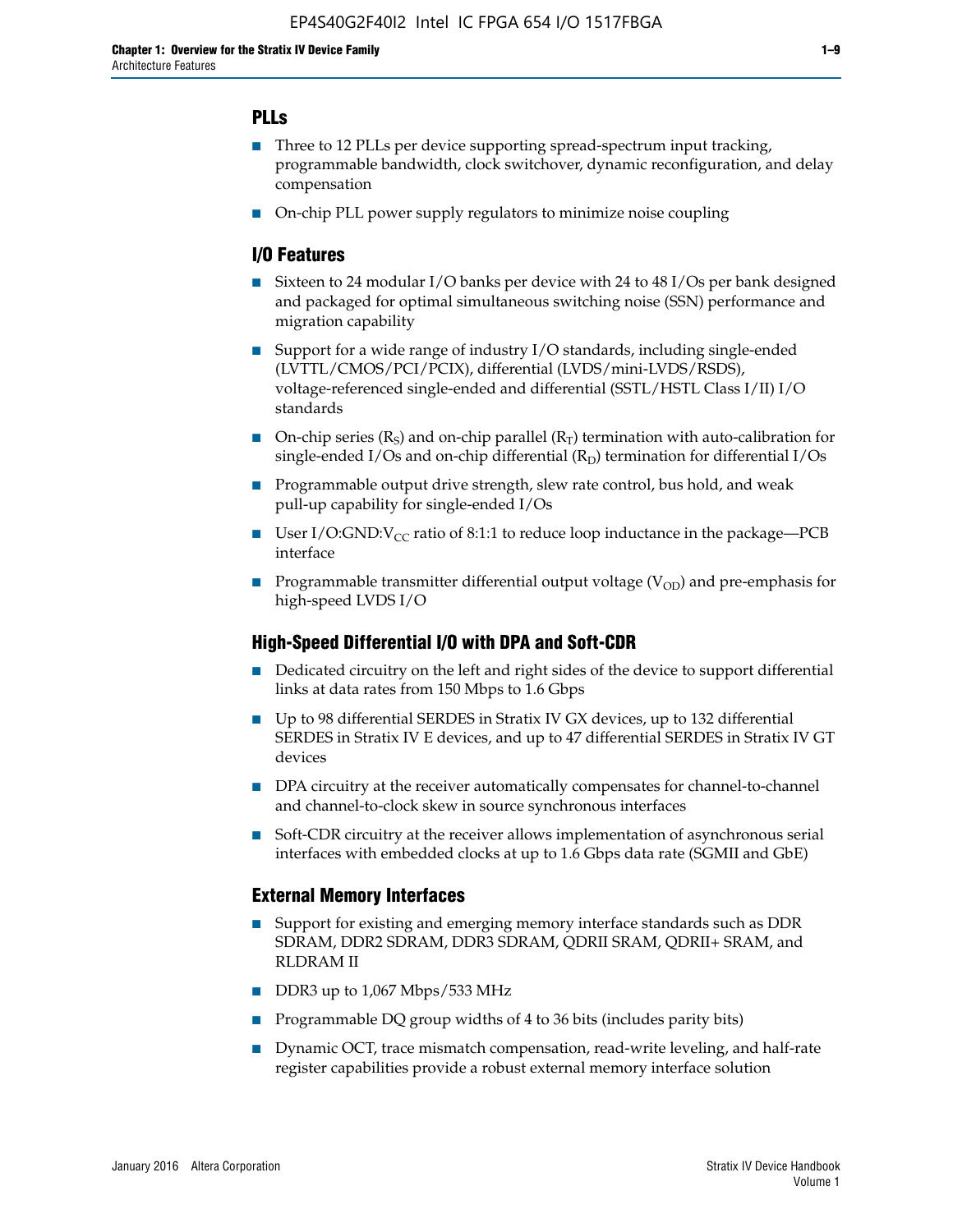## **System Integration**

- All Stratix IV devices support hot socketing
- Four configuration modes:
	- Passive Serial (PS)
	- Fast Passive Parallel (FPP)
	- Fast Active Serial (FAS)
	- JTAG configuration
- Ability to perform remote system upgrades
- 256-bit advanced encryption standard (AES) encryption of configuration bits protects your design against copying, reverse engineering, and tampering
- Built-in soft error detection for configuration RAM cells
- For more information about how to connect the PLL, external memory interfaces,  $I/O$ , high-speed differential I/O, power, and the JTAG pins to PCB, refer to the *[Stratix IV GX and Stratix IV E Device Family Pin Connection Guidelines](http://www.altera.com/literature/dp/stratix4/PCG-01005.pdf)* and the *[Stratix IV GT Device Family Pin Connection Guidelines](http://www.altera.com/literature/dp/stratix4/PCG-01006.pdf)*.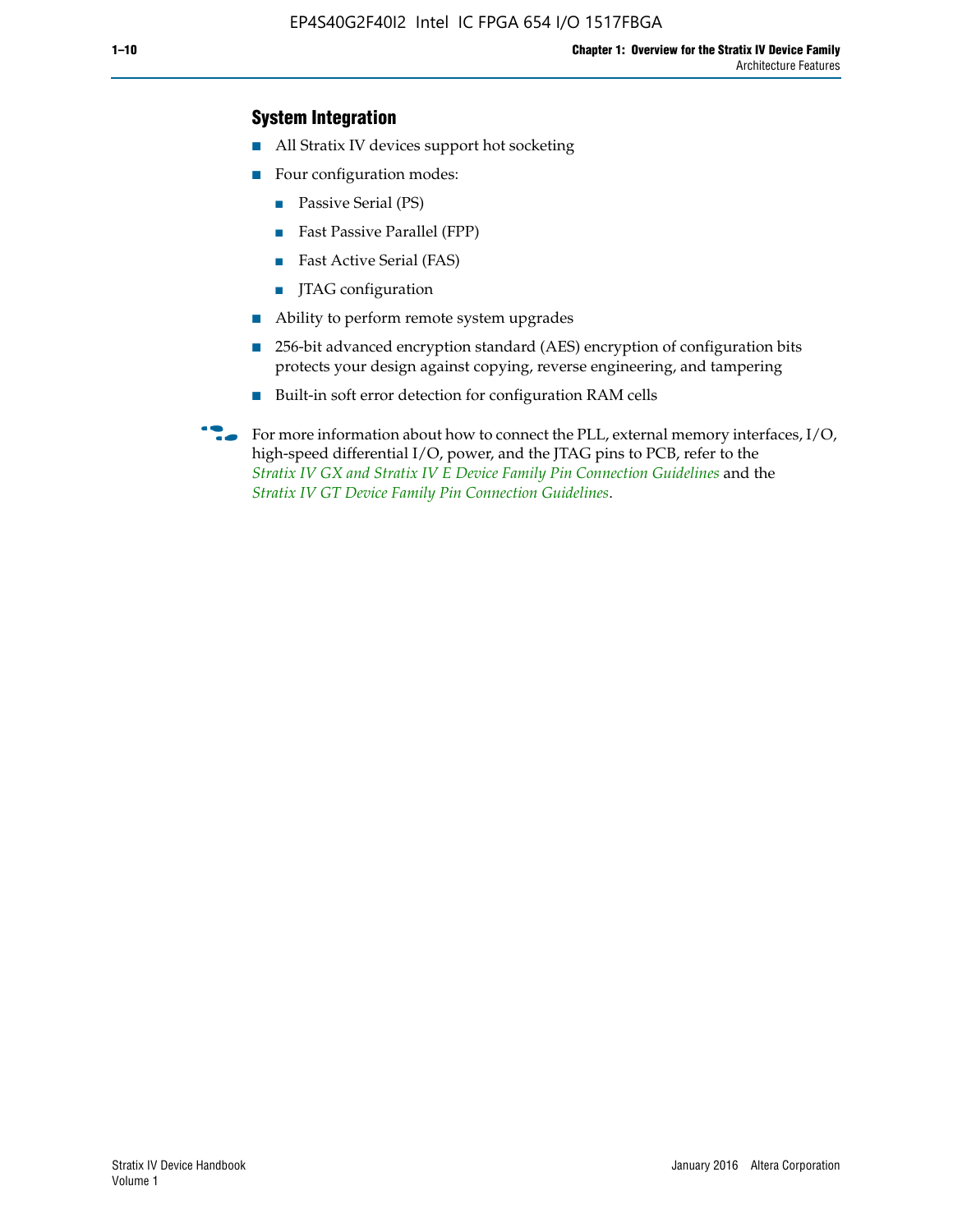#### Table 1–1 lists the Stratix IV GX device features.

## **Table 1–1. Stratix IV GX Device Features (Part 1 of 2)**

| <b>Feature</b>                                                       | EP4SGX70     |                               |      | <b>EP4SGX110</b>  |                   |      | <b>EP4SGX180</b>                |                |       |                                 | <b>EP4SGX230</b>              |                |                                   |                                 |                | <b>EP4SGX290</b>         |                          |       |                |                          |                                |                | <b>EP4SGX360</b> |       |                |       | <b>EP4SGX530</b> |
|----------------------------------------------------------------------|--------------|-------------------------------|------|-------------------|-------------------|------|---------------------------------|----------------|-------|---------------------------------|-------------------------------|----------------|-----------------------------------|---------------------------------|----------------|--------------------------|--------------------------|-------|----------------|--------------------------|--------------------------------|----------------|------------------|-------|----------------|-------|------------------|
| <b>Package</b><br><b>Option</b>                                      | F780         | F1152                         | F780 | F1152             |                   | F780 | F1152                           |                | F1517 | F780                            | F1152                         |                | F1517                             | F780                            | F1152          |                          | F1517                    | F1760 | F1932          | F780                     | F1152                          |                | F1517            | F1760 | F1932          | F1760 | F1932            |
| <b>ALMs</b>                                                          | 29,040       |                               |      | 42,240            |                   |      | 70,300                          |                |       |                                 | 91,200                        |                |                                   |                                 |                | 116,480                  |                          |       |                |                          |                                | 141,440        |                  |       |                |       | 212,480          |
| LEs                                                                  | 72,600       |                               |      | 105,600           |                   |      | 175,750                         |                |       |                                 | 228,000                       |                |                                   |                                 |                | 291,200                  |                          |       |                |                          |                                |                | 353,600          |       |                |       | 531,200          |
| 0.6 Gbps-<br>8.5 Gbps<br>Transceivers<br>$(PMA + PCs)$<br>(1)        | —            | 16                            |      | $\hspace{0.05cm}$ | 16                | —    | $\hspace{0.1mm}-\hspace{0.1mm}$ | 16             | 24    | $\hspace{0.1mm}-\hspace{0.1mm}$ | $\overbrace{\phantom{aaaaa}}$ | 16             | 24                                | $\hspace{0.05cm}$               |                | 16                       | 24                       | 24    | 32             |                          | $\overbrace{\phantom{aaaaa}}$  | 16             | 24               | 24    | 32             | 24    | 32               |
| 0.6 Gbps-<br>6.5 Gbps<br><b>Transceivers</b><br>$(PMA + PCs)$<br>(1) | 8            | $\overbrace{\phantom{aaaaa}}$ | 8    | 16                | $\qquad \qquad -$ | 8    | 16                              | -              | —     | 8                               | 16                            | —              | $\overbrace{\phantom{123221111}}$ | 16                              | 16             | $\overline{\phantom{0}}$ | $\overline{\phantom{0}}$ |       |                | 16                       | 16                             | —              |                  |       |                |       |                  |
| PMA-only<br>CMU<br>Channels<br>$(0.6$ Gbps-<br>6.5 Gbps)             |              | 8                             |      |                   | 8                 | —    | —                               | 8              | 12    |                                 | $\overline{\phantom{m}}$      | 8              | 12                                | $\hspace{0.1mm}-\hspace{0.1mm}$ | -              | 8                        | 12                       | 12    | 16             |                          | $\qquad \qquad \longleftarrow$ | 8              | 12               | 12    | 16             | 12    | 16               |
| PCI Express<br>hard IP<br><b>Blocks</b>                              | $\mathbf{1}$ | $\overline{c}$                | -1   | $\overline{2}$    |                   | 1    |                                 | $\overline{2}$ |       | $\mathbf{1}$                    |                               | $\overline{c}$ |                                   |                                 |                | $\overline{2}$           |                          |       | $\overline{4}$ |                          |                                | $\overline{c}$ |                  |       | $\overline{4}$ | 4     |                  |
| High-Speed<br><b>LVDS</b><br>SERDES (up<br>to 1.6 Gbps)<br>(4)       | 28           | 56                            | 28   | 28                | 56                | 28   | 44                              |                | 88    | 28                              | 44                            |                | 88                                | —                               | 44             |                          | 88                       | 88    | 98             |                          | 44                             |                | 88               | 88    | 98             | 88    | 98               |
| SPI-4.2 Links                                                        | $\mathbf{1}$ |                               |      | 1                 |                   | 1    | $\overline{c}$                  |                | 4     | 1                               | $\overline{2}$                |                | 4                                 | —                               | $\overline{c}$ |                          |                          | 4     |                | $\overline{\phantom{0}}$ | 2                              |                |                  | 4     |                |       | 4                |

Architecture Features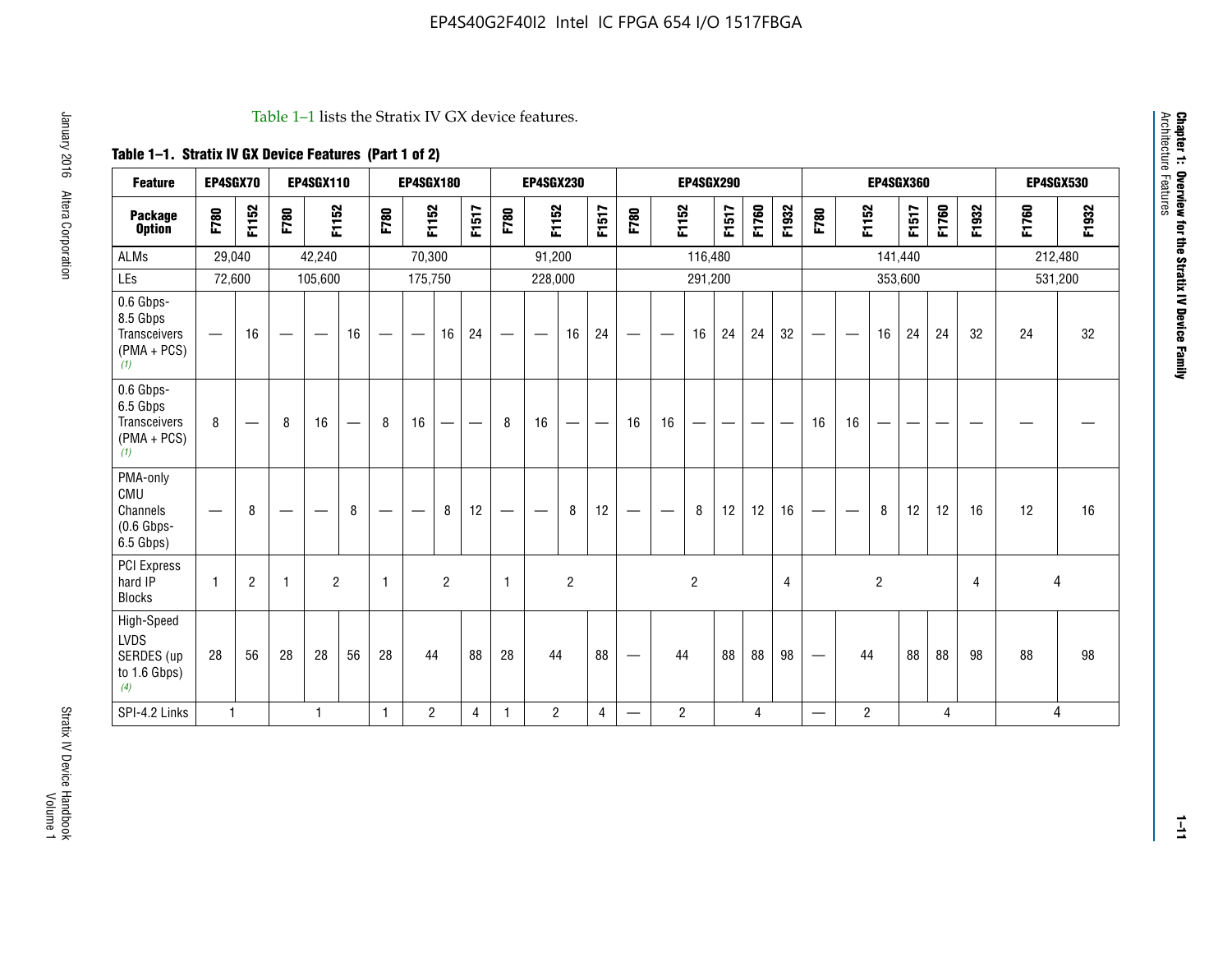**Table 1–1. Stratix IV GX Device Features (Part 2 of 2)**

| <b>Feature</b>                                       | EP4SGX70                |                        |                             | <b>EP4SGX110</b>            |                      |                             | <b>EP4SGX180</b>          |                                              |                        |                             | <b>EP4SGX230</b>            |                        |                      |                             |                             | EP4SGX290              |                      |                        |                        |                             |                             |                        | <b>EP4SGX360</b>     |                        |                        | <b>EP4SGX530</b>  |                   |
|------------------------------------------------------|-------------------------|------------------------|-----------------------------|-----------------------------|----------------------|-----------------------------|---------------------------|----------------------------------------------|------------------------|-----------------------------|-----------------------------|------------------------|----------------------|-----------------------------|-----------------------------|------------------------|----------------------|------------------------|------------------------|-----------------------------|-----------------------------|------------------------|----------------------|------------------------|------------------------|-------------------|-------------------|
| <b>Package</b><br><b>Option</b>                      | F780                    | F1152                  | F780                        | F1152                       |                      | F780                        | F1152                     |                                              | F1517                  | F780                        | F1152                       |                        | F1517                | F780                        | F1152                       |                        | F1517                | F1760                  | F1932                  | F780                        | F1152                       |                        | F1517                | F1760                  | F1932                  | F1760             | F1932             |
| M9K Blocks<br>(256x)<br>36 bits)                     | 462                     |                        |                             | 660                         |                      |                             | 950                       |                                              |                        |                             | 1,235                       |                        |                      |                             |                             | 936                    |                      |                        |                        |                             |                             | 1,248                  |                      |                        |                        | 1,280             |                   |
| M144K<br>Blocks<br>(2048 x<br>72 bits)               | 16                      |                        |                             | 16                          |                      |                             | 20                        |                                              |                        |                             | 22                          |                        |                      |                             |                             | 36                     |                      |                        |                        |                             |                             | 48                     |                      |                        |                        | 64                |                   |
| <b>Total Memory</b><br>(MLAB+M9K<br>+M144K) Kb       | 7,370                   |                        |                             | 9,564                       |                      |                             | 13,627                    |                                              |                        |                             | 17,133                      |                        |                      |                             |                             | 17,248                 |                      |                        |                        |                             |                             | 22,564                 |                      |                        |                        | 27,376            |                   |
| Embedded<br><b>Multipliers</b><br>$18 \times 18$ (2) | 384                     |                        |                             | 512                         |                      |                             | 920                       |                                              |                        |                             | 1,288                       |                        |                      |                             |                             | 832                    |                      |                        |                        |                             |                             | 1,040                  |                      |                        | 1,02<br>4              | 1,024             |                   |
| PLLs                                                 | 3                       | 4                      | 3                           | 4                           |                      | 3                           | 6                         |                                              | 8                      | 3                           | 6                           |                        | 8                    | 4                           | 6                           |                        | 8                    | 12                     | 12                     | 4                           | 6                           |                        | 8                    | 12                     | 12                     | 12                | 12                |
| User I/Os $(3)$                                      | 372                     | 488                    | 372                         | 372                         | 48<br>8              | 372                         | 56<br>4                   | 56<br>4                                      | 74<br>$\overline{4}$   | 372                         | 564                         | 56<br>4                | 74<br>$\overline{4}$ | 289                         | 564                         | 56<br>4                | 74<br>4              | 88<br>0                | 92<br>$\mathbf 0$      | 289                         | 564                         | 56<br>4                | 74<br>4              | 88<br>0                | 920                    | 880               | 920               |
| Speed Grade<br>(fastest to<br>slowest) (5)           | $-2x,$<br>$-3,$<br>$-4$ | $-2,$<br>$-3,$<br>$-4$ | $-2\times$<br>$-3,$<br>$-4$ | $-2\times$<br>$-3,$<br>$-4$ | $-2,$<br>-3,<br>$-4$ | $-2\times$<br>$-3,$<br>$-4$ | $-2$<br>×,<br>$-3,$<br>-4 | $-2$<br>$\,$<br>$-3$<br>$\mathbf{r}$<br>$-4$ | $-2,$<br>$-3,$<br>$-4$ | $-2\times$<br>$-3,$<br>$-4$ | $-2\times$<br>$-3,$<br>$-4$ | $-2,$<br>$-3,$<br>$-4$ | $-2,$<br>-3,<br>$-4$ | $-2\times$<br>$-3,$<br>$-4$ | $-2\times$<br>$-3,$<br>$-4$ | $-2,$<br>$-3,$<br>$-4$ | $-2,$<br>-3,<br>$-4$ | $-2,$<br>$-3,$<br>$-4$ | $-2,$<br>$-3,$<br>$-4$ | $-2\times$<br>$-3,$<br>$-4$ | $-2\times$<br>$-3,$<br>$-4$ | $-2,$<br>$-3,$<br>$-4$ | $-2,$<br>-3,<br>$-4$ | $-2,$<br>$-3,$<br>$-4$ | $-2,$<br>$-3,$<br>$-4$ | $-2, -3,$<br>$-4$ | $-2, -3,$<br>$-4$ |

#### **Notes to Table 1–1:**

(1) The total number of transceivers is divided equally between the left and right side of each device, except for the devices in the F780 package. These devices have eight transceiver channels located only on the right side of the device.

- (2) Four multiplier adder mode.
- (3) The user I/Os count from pin-out files includes all general purpose I/O, dedicated clock pins, and dual purpose configuration pins. Transceiver pins and dedicated configuration pins are not included in the pin count.
- (4) Total pairs of high-speed LVDS SERDES take the lowest channel count of  $R_X/T_X$ .
- (5) The difference between the Stratix IV GX devices in the –2 and –2x speed grades is the number of available transceiver channels. The –2 device allows you to use the transceiver CMU blocks as transceiver channels. The –2x device does NOT allow you to use the CMU blocks as transceiver channels. In addition to the reduction of available transceiver channels in the Stratix IV GX –2x device, the data rates in the –2x device are limited to 6.5 Gbps.

January 2016 Altera Corporation

Altera Corporation

January 2016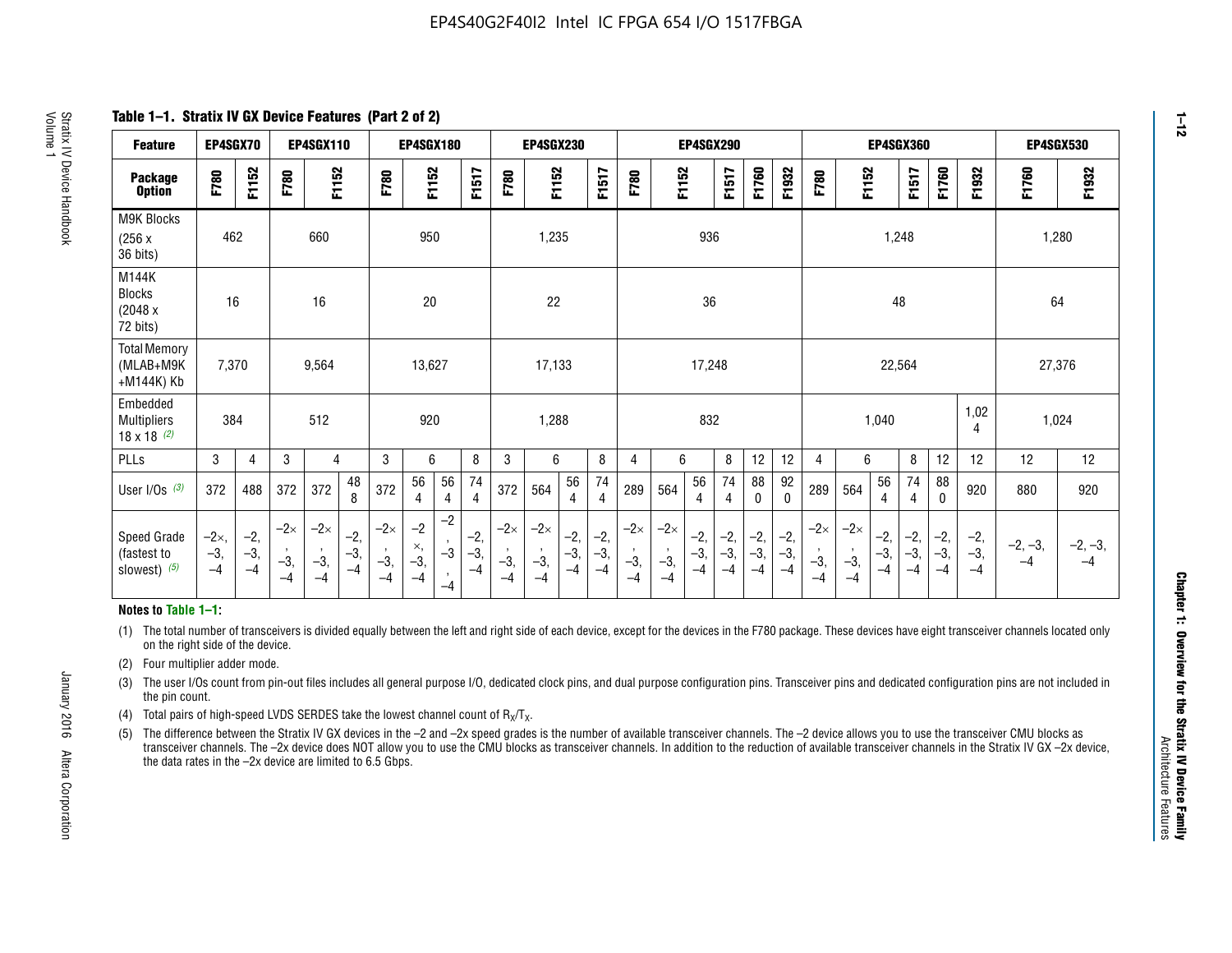Table 1–2 lists the Stratix IV GX device package options.

#### **Table 1–2. Stratix IV GX Device Package Options** *(1)***,** *(2)*

| <b>Device</b> | (29 mm x 29 mm) $(6)$ | <b>F780</b>          | F1152<br>$(35 \, \text{mm} \times 35 \, \text{mm})$<br>(6) |             | <b>F1152</b><br>$(35$ mm x 35 mm) $(5)$ , $(7)$ | F1517<br>(40 mm x 40 mm)<br>$(5)$ $(7)$ | <b>F1760</b><br>$(42.5 \text{ mm} \times 42.5 \text{ mm})$<br>W | F1932<br>$(45 \, \text{mm} \times 45 \, \text{mm})$<br>$\boldsymbol{v}$ |
|---------------|-----------------------|----------------------|------------------------------------------------------------|-------------|-------------------------------------------------|-----------------------------------------|-----------------------------------------------------------------|-------------------------------------------------------------------------|
| EP4SGX70      | DF <sub>29</sub>      |                      |                                                            | <b>HF35</b> |                                                 |                                         |                                                                 |                                                                         |
| EP4SGX110     | <b>DF29</b>           |                      | FF35                                                       | <b>HF35</b> |                                                 |                                         |                                                                 |                                                                         |
| EP4SGX180     | DF29                  |                      | FF35                                                       |             | <b>HF35</b>                                     | KF40                                    |                                                                 |                                                                         |
| EP4SGX230     | <b>DF29</b>           |                      | FF35                                                       |             | <b>HF35</b>                                     | KF40                                    |                                                                 |                                                                         |
| EP4SGX290     |                       | FH29 $(3)$           | FF35                                                       |             | <b>HF35</b>                                     | KF40                                    | KF43                                                            | <b>NF45</b>                                                             |
| EP4SGX360     |                       | 'FH29 <sup>(3)</sup> | FF35                                                       |             | <b>HF35</b>                                     | KF40                                    | KF43                                                            | <b>NF45</b>                                                             |
| EP4SGX530     |                       |                      |                                                            |             | HH35 $(4)$                                      | KH40 (4)                                | KF43                                                            | <b>NF45</b>                                                             |

#### **Notes to Table 1–2:**

(1) Device packages in the same column and marked under the same arrow sign have vertical migration capability.

(2) Use the Pin Migration Viewer in the Pin Planner to verify the pin migration compatibility when migrating devices. For more information, refer to *[I/O Management](http://www.altera.com/literature/hb/qts/qts_qii52013.pdf)* in the *Quartus II Handbook, Volume 2*.

(3) The 780-pin EP4SGX290 and EP4SGX360 devices are available only in 33 mm x 33 mm Hybrid flip chip package.

(4) The 1152-pin and 1517-pin EP4SGX530 devices are available only in 42.5 mm x 42.5 mm Hybrid flip chip packages.

(5) When migrating between hybrid and flip chip packages, there is an additional keep-out area. For more information, refer to the *[Package Information Datasheet for Altera Devices](http://www.altera.com/literature/ds/dspkg.pdf)*.

(6) Devices listed in this column are available in –2x, –3, and –4 speed grades. These devices do not have on-package decoupling capacitors.

(7) Devices listed in this column are available in –2, –3, and –4 speed grades. These devices have on-package decoupling capacitors. For more information about on-package decoupling capacitor value in each device, refer to Table 1–3.

 $\mathbb{L}$ s On-package decoupling reduces the need for on-board or PCB decoupling capacitors by satisfying the transient current requirements at higher frequencies. The *[Power Delivery Network](http://www.altera.com/literature/ug/pdn_tool_stxiv.zip)* design tool for Stratix IV devices accounts for the on-package decoupling and reflects the reduced requirements for PCB decoupling capacitors.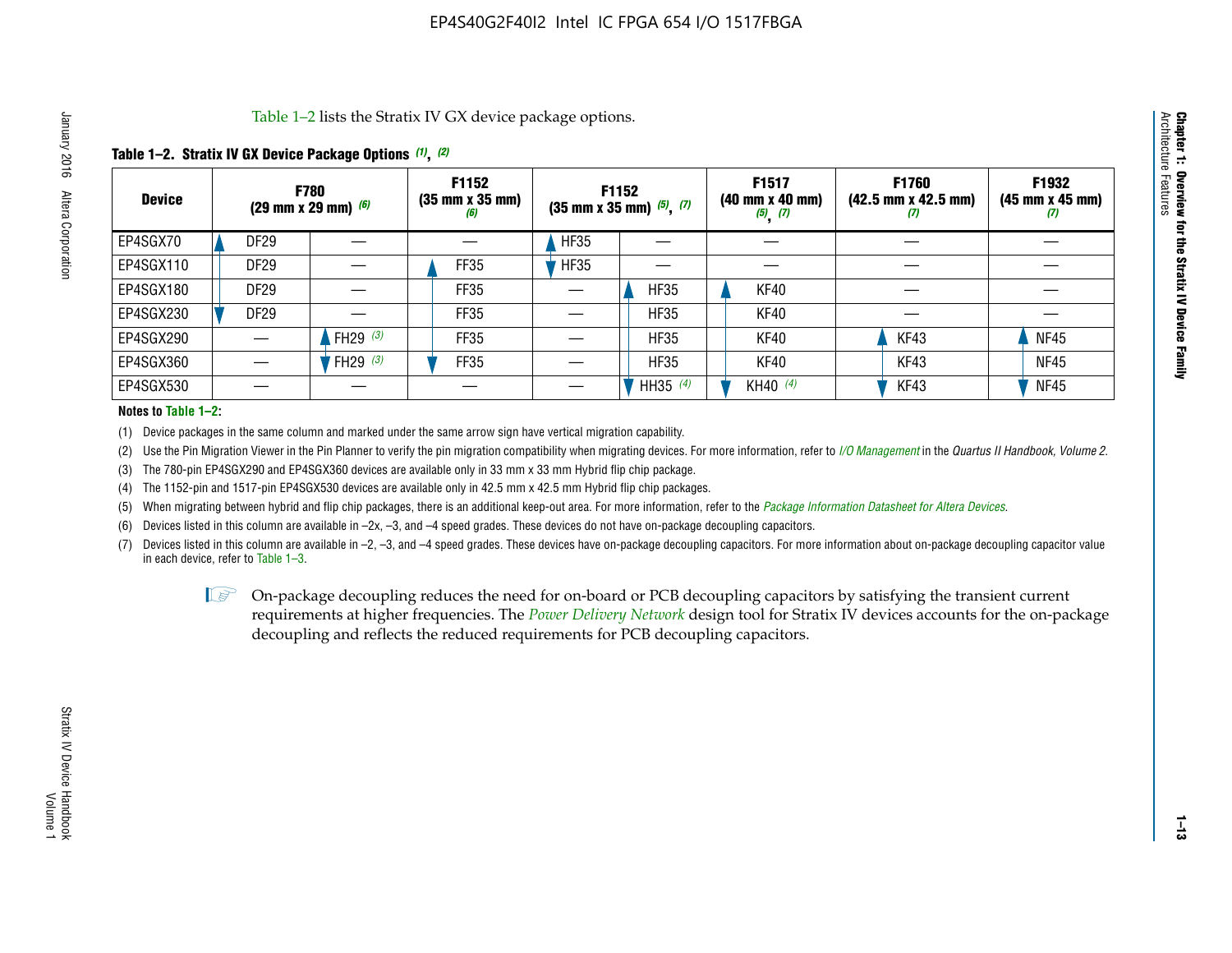|  |  | Table 1-3. Stratix IV GX Device On-Package Decoupling Information (1) |  |  |
|--|--|-----------------------------------------------------------------------|--|--|
|--|--|-----------------------------------------------------------------------|--|--|

| <b>Ordering Information</b> |                     | <b>V<sub>cc</sub></b>               | V <sub>ccio</sub>    | V <sub>CCL GXB</sub>         | V <sub>CCA_L/R</sub> | V <sub>CCT</sub> and V <sub>CCR</sub> (Shared)   |
|-----------------------------|---------------------|-------------------------------------|----------------------|------------------------------|----------------------|--------------------------------------------------|
| EP4SGX70                    | <b>HF35</b>         | $2\times1$ uF + $2\times470$ nF     | 10nF per bank $(2)$  | 100nF per transceiver block  | 100 <sub>n</sub> F   | $1 \times 470$ nF + $1 \times 47$ nF per side    |
| EP4SGX110                   | <b>HF35</b>         | $2\times1$ uF + $2\times470$ nF     | 10nF per bank $(2)$  | 100nF per transceiver block  | 100 <sub>n</sub> F   | $1\times470$ nF + $1\times47$ nF per side        |
| EP4SGX180                   | <b>HF35</b><br>KF40 | $2\times1$ uF + $2\times470$ nF     | 10nF per bank $(2)$  | 100nF per transceiver block  | 100 <sub>n</sub> F   | $1 \times 470$ nF + $1 \times 47$ nF per side    |
| EP4SGX230                   | <b>HF35</b><br>KF40 | $2 \times 1$ uF + $2 \times 470$ nF | 10 nF per bank $(2)$ | 100 nF per transceiver block | 100 nF               | $1 \times 470$ nF + $1 \times 47$ nF<br>per side |
|                             | <b>HF35</b><br>KF40 |                                     |                      |                              |                      | $1 \times 470$ nF + $1 \times 47$ nF             |
| EP4SGX290                   | KF43<br><b>NF45</b> | $4 \times 1$ uF + $4 \times 470$ nF | 10 nF per bank $(2)$ | 100 nF per transceiver block | 100nF                | per side                                         |
|                             | <b>HF35</b><br>KF40 |                                     |                      |                              |                      | $1 \times 470$ nF + $1 \times 47$ nF             |
| EP4SGX360                   | KF43<br><b>NF45</b> | $4 \times 1$ uF + $4 \times 470$ nF | 10 nF per bank $(2)$ | 100 nF per transceiver block | 100 nF               | per side                                         |
|                             | <b>HH35</b>         |                                     |                      |                              |                      |                                                  |
| EP4SGX530                   | <b>KH40</b><br>KF43 | $4 \times 1$ uF + $4 \times 470$ nF | 10 nF per bank $(2)$ | 100 nF per transceiver block | 100 nF               | $1 \times 470$ nF + $1 \times 47$ nF<br>per side |
|                             | <b>NF45</b>         |                                     |                      |                              |                      |                                                  |

**Notes to Table 1–3:**

(1) Table 1-3 refers to production devices on-package decoupling. For more information about decoupling design of engineering sample (ES) devices, contact [Altera Technical Support](http://mysupport.altera.com/eservice/login.asp).

(2) For I/O banks  $3(*)$ ,  $4(*)$ ,  $7(*)$ , and  $8(*)$  only. There is no OPD for I/O bank  $1(*)$ ,  $2(*)$ ,  $5(*)$ , and  $6(*)$ .

**1–14**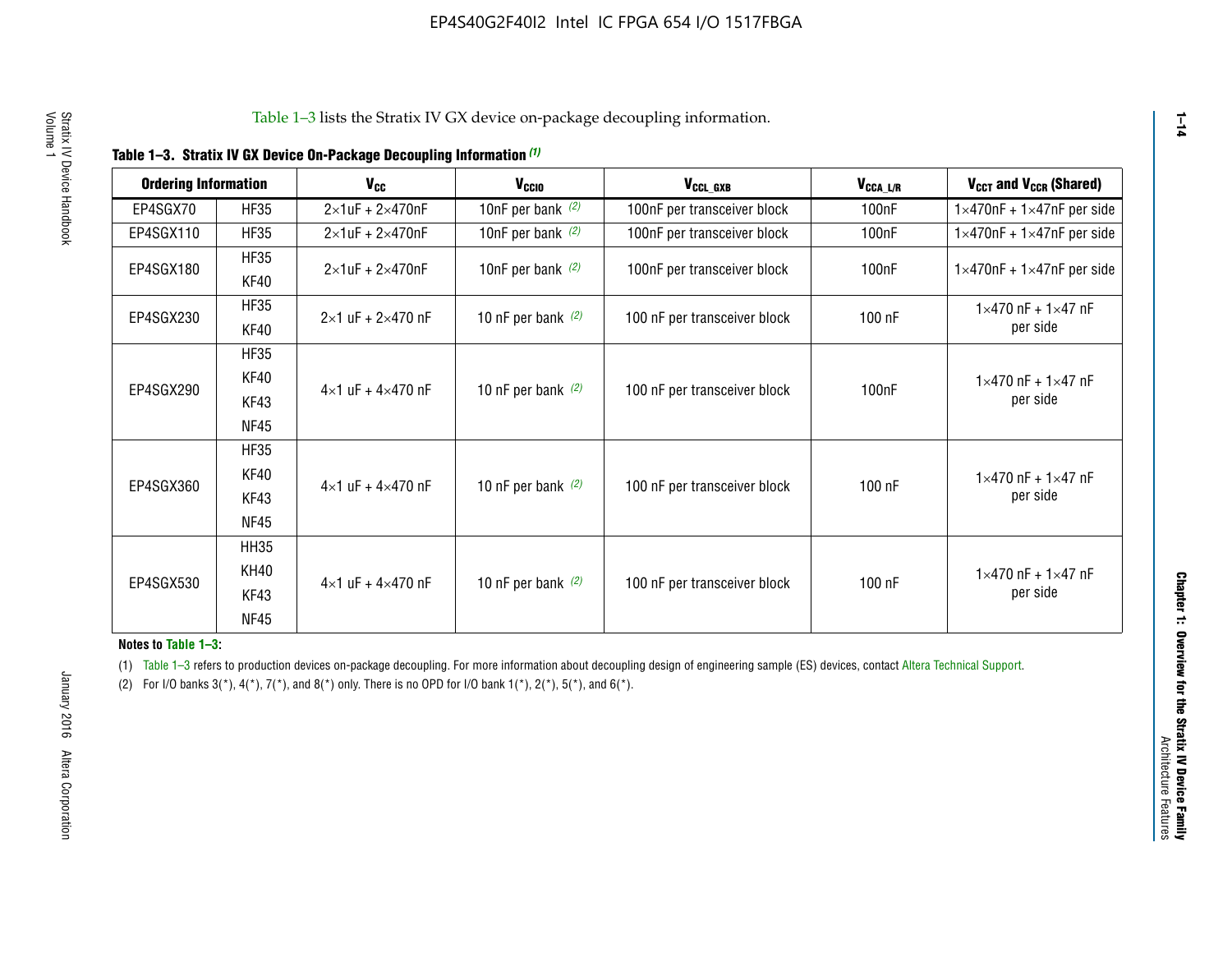#### Table 1–4 lists the Stratix IV E device features.

#### **Table 1–4. Stratix IV E Device Features**

| <b>Feature</b>                                      | <b>EP4SE230</b> |     | <b>EP4SE360</b>                          |              | <b>EP4SE530</b> |              |          | <b>EP4SE820</b> |            |
|-----------------------------------------------------|-----------------|-----|------------------------------------------|--------------|-----------------|--------------|----------|-----------------|------------|
| Package Pin Count                                   | 780             | 780 | 1152                                     | 1152         | 1517            | 1760         | 1152     | 1517            | 1760       |
| ALMs                                                | 91,200          |     | 141,440                                  |              | 212,480         |              |          | 325,220         |            |
| LEs                                                 | 228,000         |     | 353,600                                  |              | 531,200         |              |          |                 |            |
| High-Speed LVDS<br>SERDES (up to<br>1.6 Gbps) $(1)$ | 56              | 56  | 88                                       | 88           | 112             | 112          | 88       | 112             | 132        |
| SPI-4.2 Links                                       | 3               | 3   | 4                                        | 4            |                 | 6            | 4        | 6               | 6          |
| <b>M9K Blocks</b><br>(256 x 36 bits)                | 1,235           |     | 1,248                                    |              | 1,280           |              |          | 1610            |            |
| M144K Blocks<br>(2048 x 72 bits)                    | 22              |     | 48                                       |              | 64              |              |          | 60              |            |
| <b>Total Memory</b><br>$(MLAB+M9K+$<br>M144K) Kb    | 17,133          |     | 22,564                                   |              | 27,376          |              |          | 33,294          |            |
| <b>Embedded Multipliers</b><br>$(18 \times 18)$ (2) | 1,288           |     | 1,040                                    |              | 1,024           |              |          | 960             |            |
| PLLs                                                | 4               | 4   | 8                                        | 8            | 12              | 12           | 8        | 12              | 12         |
| User I/Os $(3)$                                     | 488             | 488 | 744                                      | 744          | 976             | 976          | 744(4)   | 976 (4)         | 1120 $(4)$ |
| Speed Grade<br>(fastest to slowest)                 |                 |     | $-2, -3, -4$ $ -2, -3, -4$ $ -2, -3, -4$ | $-2, -3, -4$ | $-2, -3, -4$    | $-2, -3, -4$ | $-3, -4$ | $-3, -4$        | $-3, -4$   |

#### **Notes to Table 1–4:**

(1) The user I/O count from the pin-out files include all general purpose I/Os, dedicated clock pins, and dual purpose configuration pins. Transceiver pins and dedicated configuration pins are not included in the pin count.

(2) Four multiplier adder mode.

(3) Total pairs of high-speed LVDS SERDES take the lowest channel count of  $R_X/T_X$ .

(4) This data is preliminary.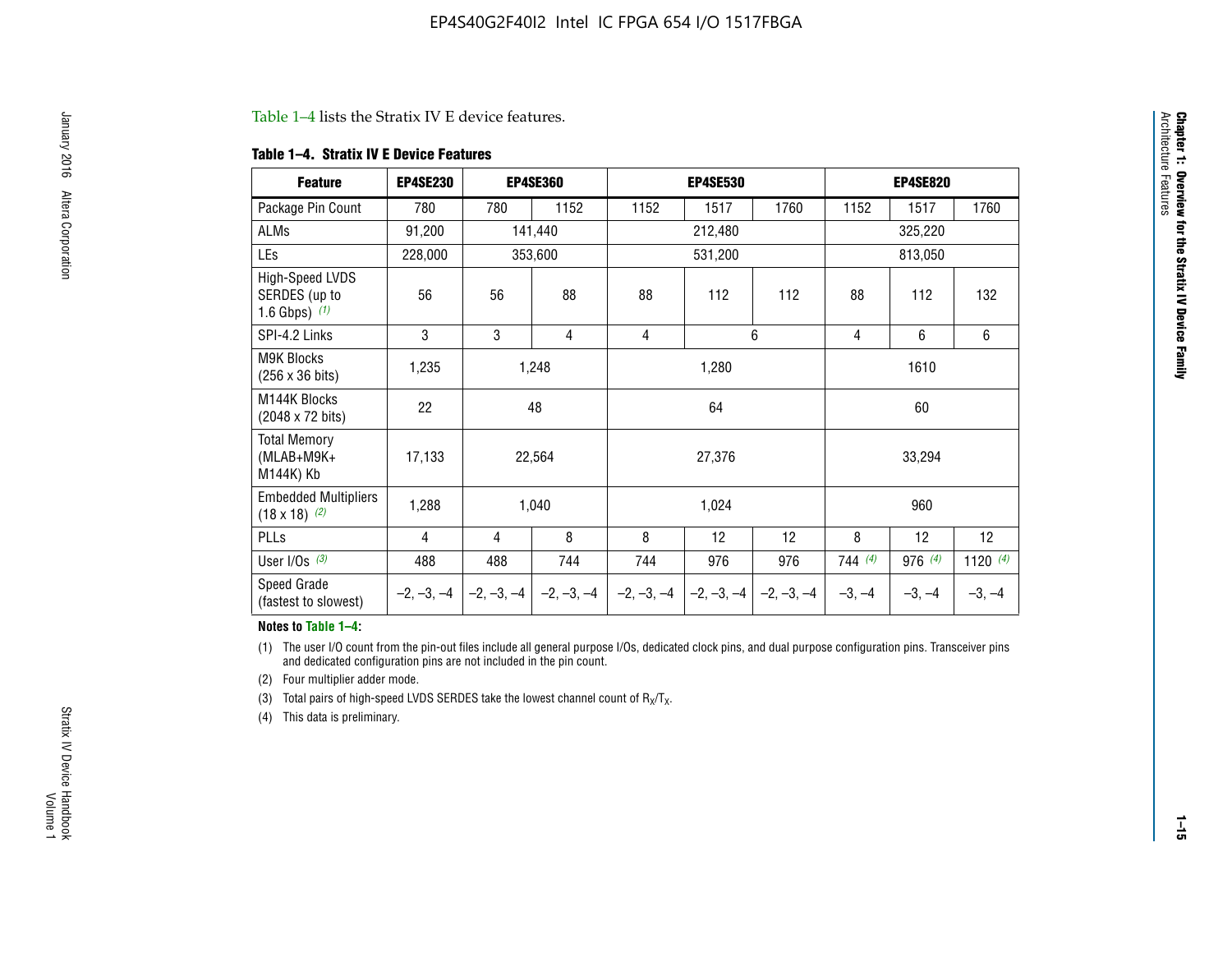Table 1–5 summarizes the Stratix IV E device package options.

| <b>Device</b> | <b>F780</b><br>$(29 \text{ mm} \times 29 \text{ mm})$ $(5)$ , $(6)$ | F1152<br>$(35 \text{ mm} \times 35 \text{ mm})$ $(5)$ $(7)$ | F <sub>1517</sub><br>$(40 \text{ mm} \times 40 \text{ mm})$ (7) | <b>F1760</b><br>$(42.5$ mm x 42.5 mm) $(7)$ |
|---------------|---------------------------------------------------------------------|-------------------------------------------------------------|-----------------------------------------------------------------|---------------------------------------------|
| EP4SE230      | F <sub>29</sub>                                                     |                                                             |                                                                 |                                             |
| EP4SE360      | H29 $(3)$                                                           | F35                                                         |                                                                 |                                             |
| EP4SE530      |                                                                     | H35 $(4)$                                                   | H40 $(4)$                                                       | F43                                         |
| EP4SE820      |                                                                     | H35 $(4)$                                                   | H40 $(4)$                                                       | F43                                         |

**Table 1–5. Stratix IV E Device Package Options** *(1)***,** *(2)*

#### **Notes to Table 1–5:**

(1) Device packages in the same column and marked under the same arrow sign have vertical migration capability.

(2) Use the Pin Migration Viewer in the Pin Planner to verify the pin migration compatibility when migrating devices. For more information, refer to *[I/O Management](http://www.altera.com/literature/hb/qts/qts_qii52013.pdf)* in the *Quartus II Handbook, Volume 2*.

(3) The 780-pin EP4SE360 device is available only in the 33 mm x 33 mm Hybrid flip chip package.

(4) The 1152-pin and 1517-pin for EP4SE530 and EP4SE820 devices are available only in the 42.5 mm x 42.5 mm Hybrid flip chip package.

(5) When migrating between hybrid and flip chip packages, there is an additional keep-out area. For more information, refer to the *[Package](http://www.altera.com/literature/ds/dspkg.pdf)  [Information Datasheet for Altera Devices](http://www.altera.com/literature/ds/dspkg.pdf)*.

(6) Devices listed in this column do not have on-package decoupling capacitors.

(7) Devices listed in this column have on-package decoupling capacitors. For more information about on-package decoupling capacitor value for each device, refer to Table 1–6.

Table 1–6 lists the Stratix IV E on-package decoupling information.

| Table 1–6. Stratix IV E Device On-Package Decoupling Information (1) |  |  |  |  |  |
|----------------------------------------------------------------------|--|--|--|--|--|
|----------------------------------------------------------------------|--|--|--|--|--|

|          | <b>Ordering Information</b> | <b>V<sub>cc</sub></b>               | <b>V<sub>CCIO</sub></b> |
|----------|-----------------------------|-------------------------------------|-------------------------|
| EP4SE360 | F35                         | $4 \times 1$ uF + $4 \times 470$ nF | 10 nF per bank          |
|          | H <sub>35</sub>             |                                     |                         |
| EP4SE530 | H40                         | $4 \times 1$ uF + $4 \times 470$ nF | 10 nF per bank          |
|          | F43                         |                                     |                         |
|          | H <sub>35</sub>             |                                     |                         |
| EP4SE820 | H40                         | $4 \times 1$ uF + $4 \times 470$ nF | 10 nF per bank          |
|          | F43                         |                                     |                         |

**Note to Table 1–6:**

(1) Table 1–6 refers to production devices on-package decoupling. For more information about decoupling design of engineering sample (ES) devices, contact [Altera Technical Support](http://mysupport.altera.com/eservice/login.asp).

Table 1–7 lists the Stratix IV GT device features.

| <b>Feature</b>                       | <b>EP4S40G2</b> | <b>EP4S40G5</b> | <b>EP4S100G2</b> | <b>EP4S100G3</b> | <b>EP4S100G4</b> | <b>EP4S100G5</b> |         |
|--------------------------------------|-----------------|-----------------|------------------|------------------|------------------|------------------|---------|
| Package Pin Count                    | 1517            | 1517            | 1517             | 1932             | 1932             | 1517             | 1932    |
| <b>ALMs</b>                          | 91,200          | 212,480         | 91,200           | 116,480          | 141,440          |                  | 212.480 |
| LEs                                  | 228,000         | 531,200         | 228,000          | 291,200          | 353,600          |                  | 531,200 |
| <b>Total Transceiver</b><br>Channels | 36              | 36              | 36               | 48               | 48               | 36               | 48      |

**Table 1–7. Stratix IV GT Device Features (Part 1 of 2)**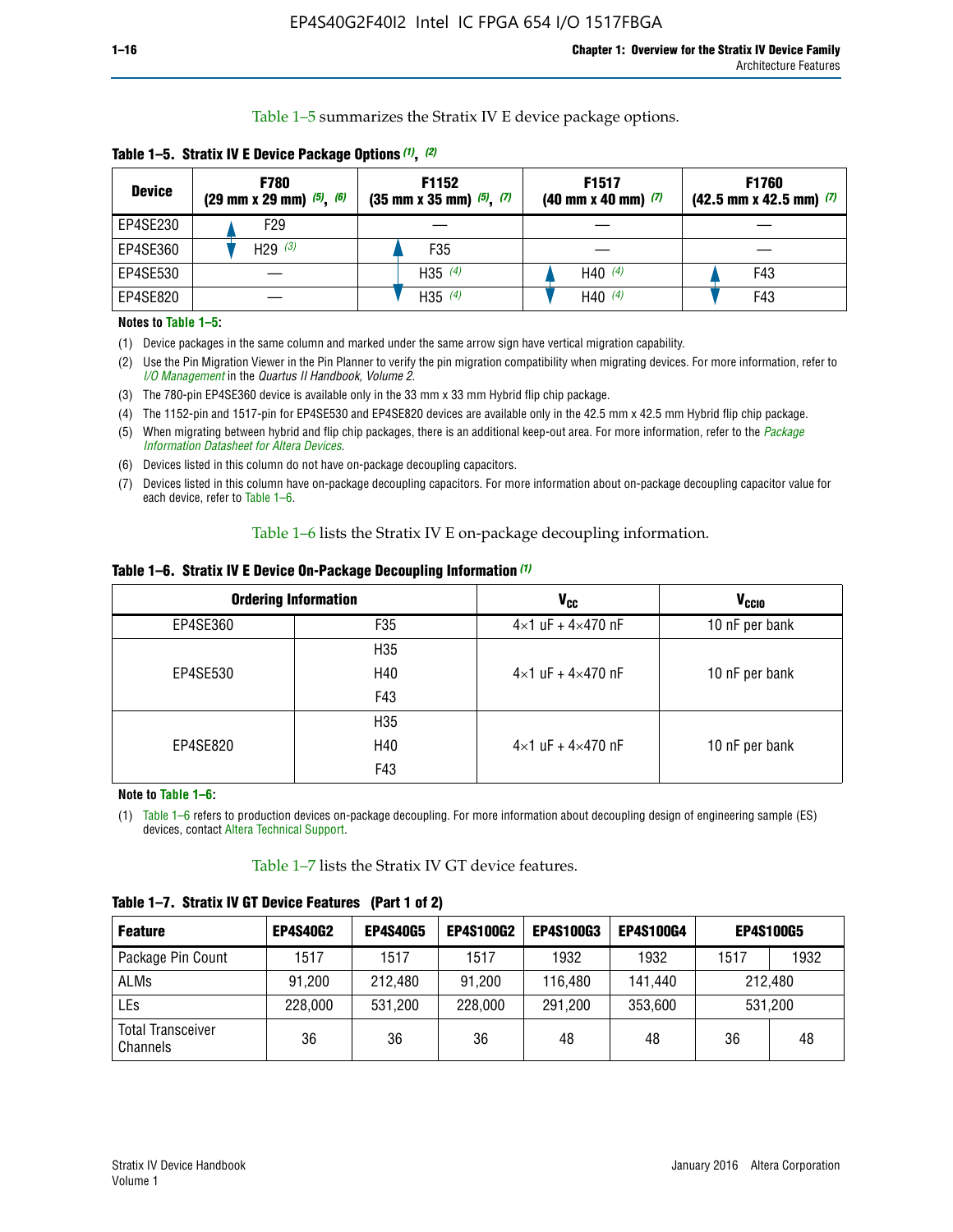#### **Table 1–7. Stratix IV GT Device Features (Part 2 of 2)**

| <b>Feature</b>                                                                 | <b>EP4S40G2</b> | <b>EP4S40G5</b> | <b>EP4S100G2</b> | <b>EP4S100G3</b> | <b>EP4S100G4</b> |                | EP4S100G5                 |
|--------------------------------------------------------------------------------|-----------------|-----------------|------------------|------------------|------------------|----------------|---------------------------|
| 10G Transceiver<br><b>Channels</b><br>(600 Mbps - 11.3 Gbps<br>with PMA + PCS) | 12              | 12              | 24               | 24               | 24               | 24             | 32                        |
| 8G Transceiver<br>Channels<br>(600 Mbps - 8.5 Gbps<br>with PMA + PCS) $(1)$    | 12              | 12              | $\pmb{0}$        | 8                | 8                | $\mathbf 0$    | $\pmb{0}$                 |
| PMA-only CMU<br>Channels<br>(600 Mbps- 6.5 Gbps)                               | 12              | 12              | 12               | 16               | 16               | 12             | 16                        |
| PCIe hard IP Blocks                                                            | $\overline{2}$  | $\overline{2}$  | $\overline{2}$   | $\overline{4}$   | $\overline{4}$   | $\overline{2}$ | $\overline{4}$            |
| High-Speed LVDS<br><b>SERDES</b><br>(up to 1.6 Gbps) $(2)$                     | 46              | 46              | 46               | 47               | 47               | 46             | 47                        |
| SP1-4.2 Links                                                                  | $\overline{2}$  | $\overline{2}$  | $\overline{2}$   | $\overline{2}$   | $\overline{2}$   | $\overline{2}$ | $\overline{2}$            |
| <b>M9K Blocks</b><br>(256 x 36 bits)                                           | 1,235           | 1,280           | 1,235            | 936              | 1,248            |                | 1,280                     |
| M144K Blocks<br>(2048 x 72 bits)                                               | 22              | 64              | 22               | 36               | 48               |                | 64                        |
| Total Memory (MLAB +<br>M9K + M144K) Kb                                        | 17,133          | 27,376          | 17,133           | 17,248           | 22,564           |                | 27,376                    |
| <b>Embedded Multipliers</b><br>$18 \times 18^{(3)}$                            | 1,288           | 1,024           | 1,288            | 832              | 1,024            |                | 1,024                     |
| PLLs                                                                           | 8               | 8               | 8                | 12               | 12               | 8              | 12                        |
| User I/Os $(4)$ , $(5)$                                                        | 654             | 654             | 654              | 781              | 781              | 654            | 781                       |
| Speed Grade<br>(fastest to slowest)                                            | $-1, -2, -3$    | $-1, -2, -3$    | $-1, -2, -3$     | $-1, -2, -3$     | $-1, -2, -3$     |                | $-1, -2, -3$ $-1, -2, -3$ |

**Notes to Table 1–7:**

(1) You can configure all 10G transceiver channels as 8G transceiver channels. For example, the EP4S40G2F40 device has twenty-four 8G transceiver channels and the EP4S100G5F45 device has thirty-two 8G transceiver channels.

(2) Total pairs of high-speed LVDS SERDES take the lowest channel count of  $R_X/T_X$ .

(3) Four multiplier adder mode.

(4) The user I/O count from the pin-out files include all general purpose I/Os, dedicated clock pins, and dual purpose configuration pins. Transceiver pins and dedicated configuration pins are not included in the pin count.

(5) This data is preliminary.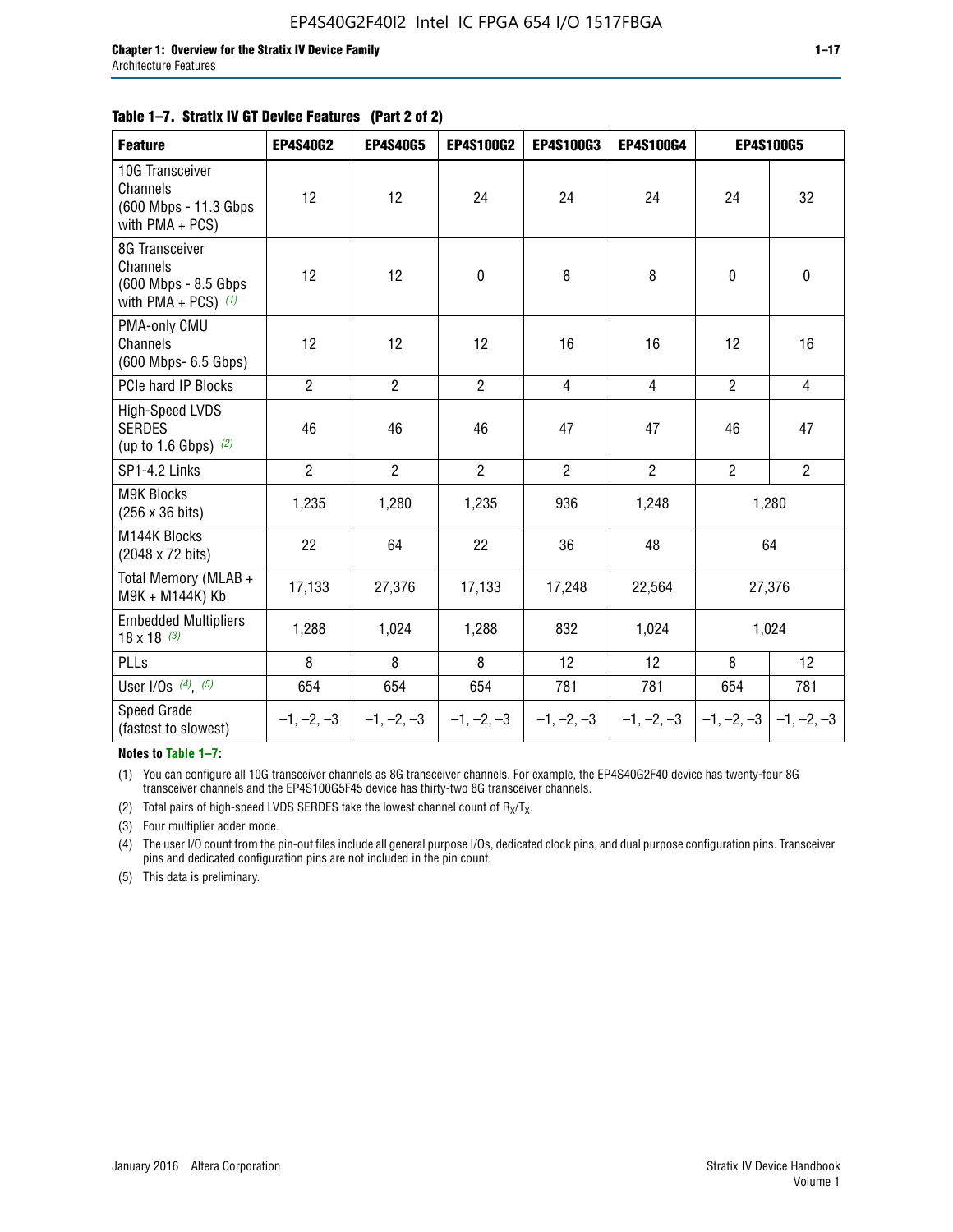Table 1–8 lists the resource counts for the Stratix IV GT devices.

| <b>Device</b>                      | <b>1517 Pin</b><br><b>1932 Pin</b><br>$(40 \text{ mm} \times 40 \text{ mm})$ $(3)$<br>(45 mm x 45 mm) |     |  |
|------------------------------------|-------------------------------------------------------------------------------------------------------|-----|--|
| <b>Stratix IV GT 40 G Devices</b>  |                                                                                                       |     |  |
| EP4S40G2                           | F40                                                                                                   |     |  |
| EP4S40G5                           | H40 $(4)$ , $(5)$                                                                                     |     |  |
| <b>Stratix IV GT 100 G Devices</b> |                                                                                                       |     |  |
| EP4S100G2                          | F40                                                                                                   |     |  |
| EP4S100G3                          |                                                                                                       | F45 |  |
| EP4S100G4                          |                                                                                                       | F45 |  |
| EP4S100G5                          | (5)<br>$(4)$ ,<br>H40                                                                                 | F45 |  |

#### **Notes to Table 1–8:**

(1) This table represents pin compatability; however, it does not include hard IP block placement compatability.

- (2) Devices under the same arrow sign have vertical migration capability.
- (3) When migrating between hybrid and flip chip packages, there is an additional keep-out area. For more information, refer to the *[Altera Device Package Information Data Sheet](http://www.altera.com/literature/ds/dspkg.pdf)*.
- (4) EP4S40G5 and EP4S100G5 devices with 1517 pin-count are only available in 42.5-mm x 42.5-mm Hybrid flip chip packages.
- (5) If you are using the hard IP block, migration is not possible.

Table 1–9 lists the Stratix IV GT on-package decoupling information.

**Table 1–9. Stratix IV GT Device On-Package Decoupling Information** *(1)*

| <b>Ordering</b><br><b>Information</b> | Vcc                                 | <b>V<sub>CCIO</sub></b> | V <sub>CCL GXB</sub>            | V <sub>CCA L/R</sub> | V <sub>CCT L/R</sub> | V <sub>CCR_L/R</sub> |
|---------------------------------------|-------------------------------------|-------------------------|---------------------------------|----------------------|----------------------|----------------------|
| EP4S40G2F40                           | $2 \times 1$ uF + $2 \times 470$ nF | 10 nF per bank $(2)$    | 100 nF per<br>transceiver block | $100$ nF             | $100$ nF             | 100 nF               |
| EP4S100G2F40                          |                                     |                         |                                 |                      |                      |                      |
| EP4S100G3F45                          |                                     | 10 nF per bank $(2)$    | 100 nF per<br>transceiver block | $100$ nF             | $100$ nF             | $100$ nF             |
| EP4S100G4F45                          |                                     |                         |                                 |                      |                      |                      |
| EP4S40G5H40                           | $4\times1$ uF + $4\times470$ nF     |                         |                                 |                      |                      |                      |
| EP4S100G5H40                          |                                     |                         |                                 |                      |                      |                      |
| EP4S100G5F45                          |                                     |                         |                                 |                      |                      |                      |

**Notes to Table 1–9:**

(1) Table 1–9 refers to production devices on-package decoupling. For more information about decoupling design of engineering sample (ES) devices, contact [Altera Technical Support](http://mysupport.altera.com/eservice/login.asp).

(2) For I/O banks  $3(*)$ ,  $4(*)$ ,  $7(*)$ , and  $8(*)$  only. There is no OPD for I/O bank  $1(*)$ ,  $2(*)$ ,  $5(*)$ , and  $6(*)$ .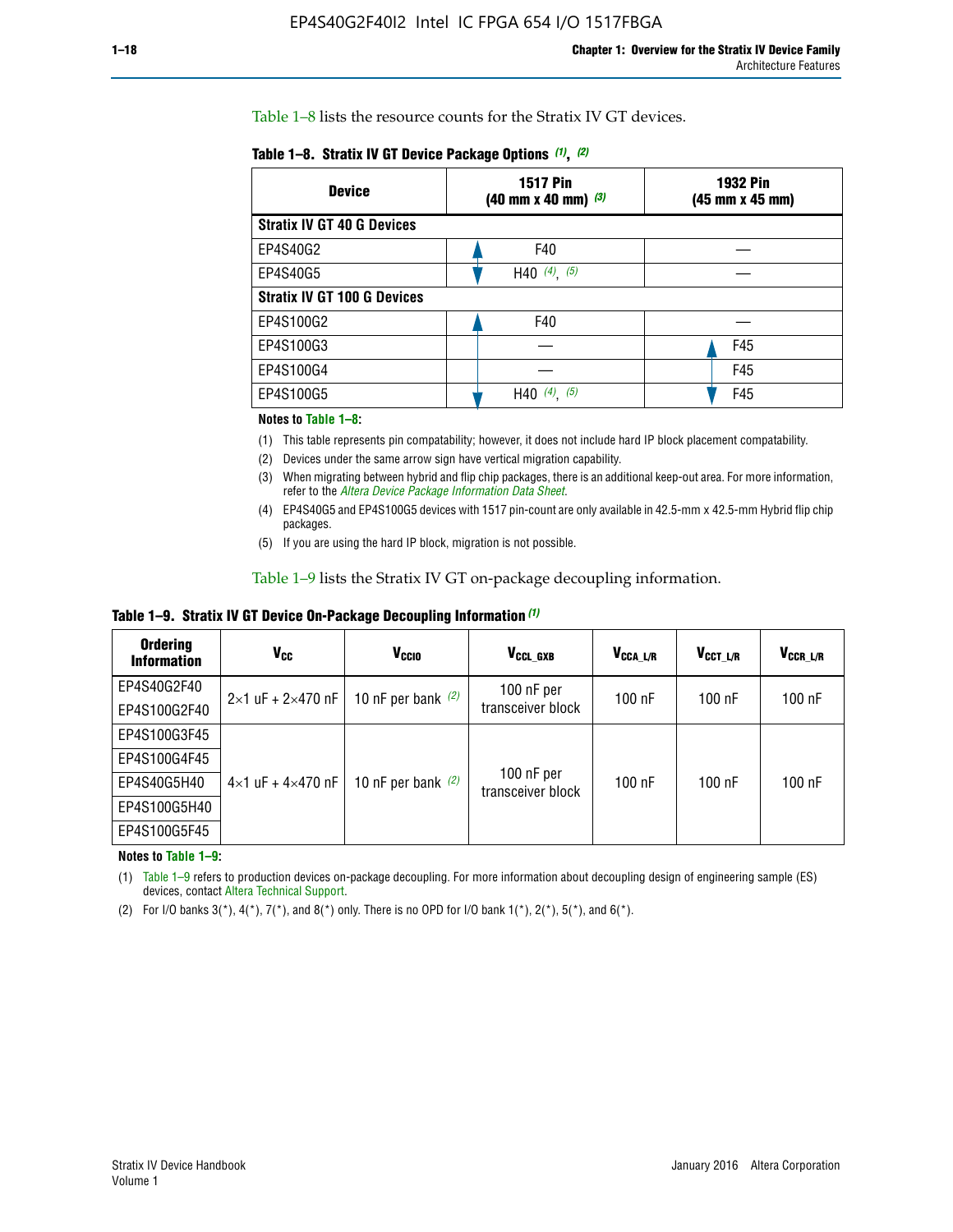# **Integrated Software Platform**

The Quartus II software provides an integrated environment for HDL and schematic design entry, compilation and logic synthesis, full simulation and advanced timing analysis, SignalTap II Logic Analyzer, and device configuration of Stratix IV designs. The Quartus II software provides the MegaWizard<sup> $M$ </sup> Plug-In Manager user interface to generate different functional blocks, such as memory, PLL, and digital signal processing logic. For transceivers, the Quartus II software provides the ALTGX MegaWizard Plug-In Manager interface that guides you through configuration of the transceiver based on your application requirements.

The Stratix IV GX and GT transceivers allow you to implement low-power and reliable high-speed serial interface applications with its fully reconfigurable hardware, optimal signal integrity, and integrated Quartus II software platform.

For more information about the QuarJanuary2016tus II software features, refer to the *[Quartus II Handbook](http://www.altera.com/literature/lit-qts.jsp)*.

# **Ordering Information**

This section describes the Stratix IV E, GT, and GX devices ordering information. Figure 1–4 shows the ordering codes for Stratix IV GX and E devices.



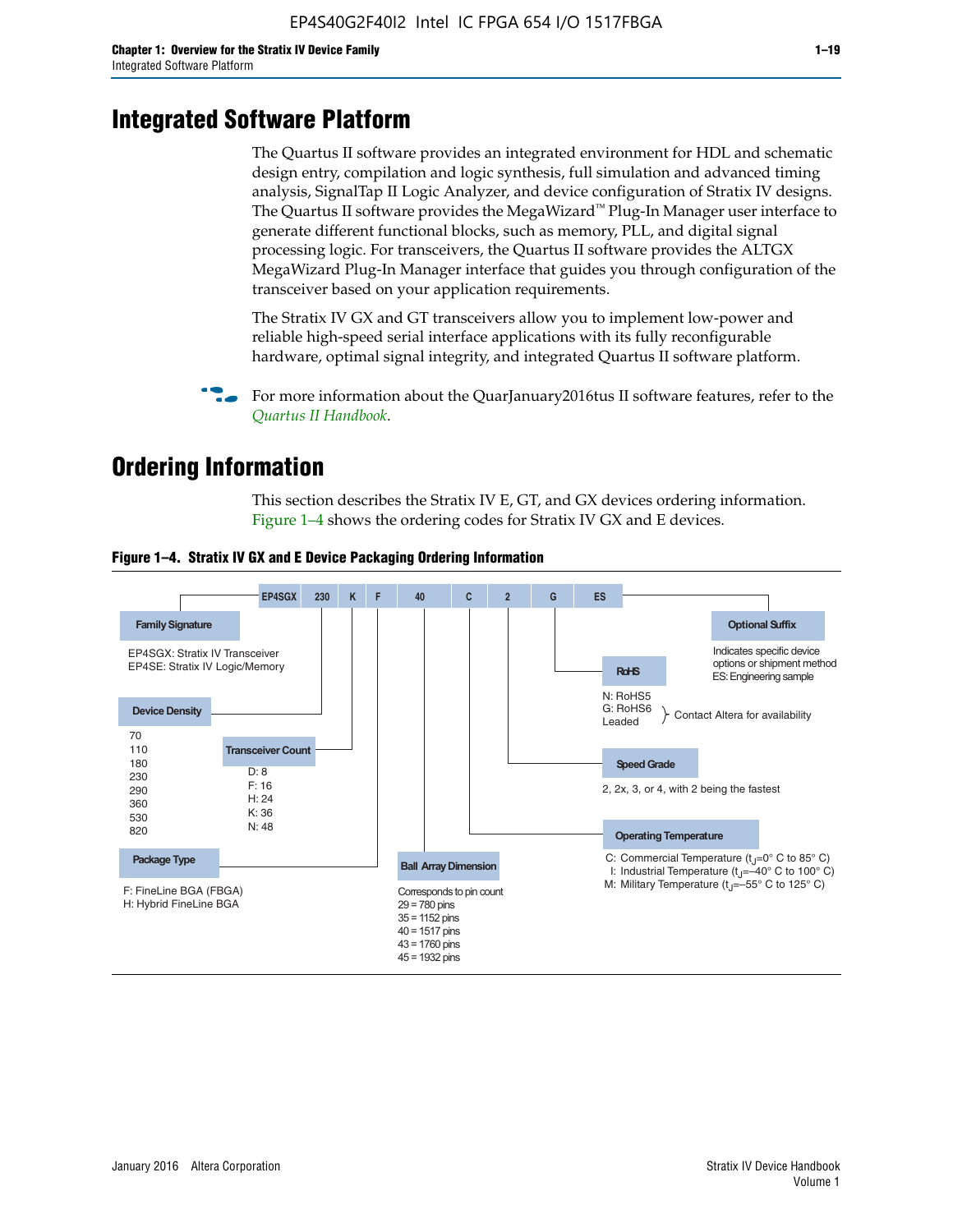Figure 1–5 shows the ordering codes for Stratix IV GT devices.





# **Document Revision History**

Table 1–10 lists the revision history for this chapter.

| Table 1–10. Document Revision History (Part 1 of 2) |  |  |  |  |  |
|-----------------------------------------------------|--|--|--|--|--|
|-----------------------------------------------------|--|--|--|--|--|

| <b>Date</b>       | Version | <b>Changes</b>                                         |
|-------------------|---------|--------------------------------------------------------|
| January 2016      | $3.5\,$ | <b>Updated Figure 1–4 with new RoHS information</b>    |
| September 2012    | 3.4     | ■ Updated Table 1–1 to close FB $#30986$ .             |
|                   |         | Updated Table 1–2 and Table 1–5 to close FB $#31127$ . |
| June 2011         | 3.3     | Added military temperature to Figure 1–4.              |
| February 2011     | 3.2     | ■ Updated Table 1–7 and Table 1–8.                     |
|                   |         | $\blacksquare$ Applied new template.                   |
|                   |         | Minor text edits.                                      |
|                   |         | <b>Updated Table 1–1, Table 1–2, and Table 1–7.</b>    |
| <b>March 2010</b> | 3.1     | ■ Updated Figure $1-3$ .                               |
|                   |         | ■ Updated the "Stratix IV GT Devices" section.         |
|                   |         | Added two new references to the Introduction section.  |
|                   |         | Minor text edits.                                      |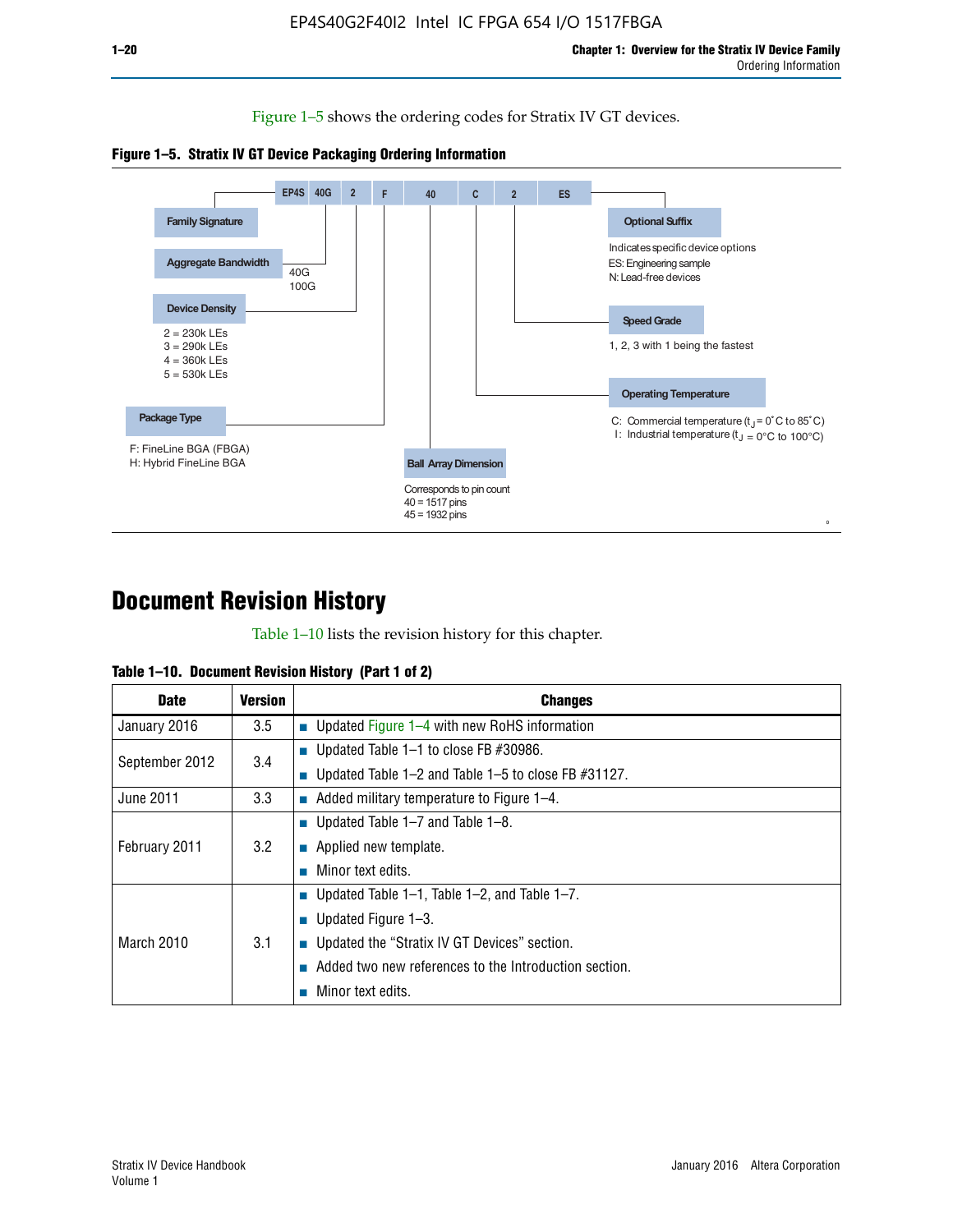## **Table 1–10. Document Revision History (Part 2 of 2)**

| <b>Date</b>      | <b>Version</b> | <b>Changes</b>                                                                                                                                                                                                                                                                    |  |  |
|------------------|----------------|-----------------------------------------------------------------------------------------------------------------------------------------------------------------------------------------------------------------------------------------------------------------------------------|--|--|
|                  |                | ■ Updated the "Stratix IV Device Family Overview", "Feature Summary", "Stratix IV GT<br>Devices", "High-Speed Transceiver Features", "FPGA Fabric and I/O Features", "Highest<br>Aggregate Data Bandwidth", "System Integration", and "Integrated Software Platform"<br>sections. |  |  |
| November 2009    | 3.0            | $\blacksquare$ Added Table 1-3, Table 1-6, and Table 1-9.                                                                                                                                                                                                                         |  |  |
|                  |                | $\blacksquare$ Updated Table 1-1, Table 1-2, Table 1-4, Table 1-5, Table 1-7, and Table 1-8.                                                                                                                                                                                      |  |  |
|                  |                | ■ Updated Figure 1–3, Figure 1–4, and Figure 1–5.                                                                                                                                                                                                                                 |  |  |
|                  |                | $\blacksquare$ Minor text edits.                                                                                                                                                                                                                                                  |  |  |
|                  | 2.4            | $\blacksquare$ Updated Table 1-1.                                                                                                                                                                                                                                                 |  |  |
| <b>June 2009</b> |                | Minor text edits.                                                                                                                                                                                                                                                                 |  |  |
|                  |                | $\blacksquare$ Added Table 1–5, Table 1–6, and Figure 1–3.                                                                                                                                                                                                                        |  |  |
|                  |                | $\blacksquare$ Updated Figure 1-5.                                                                                                                                                                                                                                                |  |  |
| April 2009       | 2.3            | Updated Table $1-1$ , Table $1-2$ , Table $1-3$ , and Table $1-4$ .                                                                                                                                                                                                               |  |  |
|                  |                | ■ Updated "Introduction", "Feature Summary", "Stratix IV GX Devices", "Stratix IV GT<br>Devices", "Architecture Features", and "FPGA Fabric and I/O Features"                                                                                                                     |  |  |
|                  | 2.2            | ■ Updated "Feature Summary", "Stratix IV GX Devices", "Stratix IV E Device", "Stratix IV<br>GT Devices", "Signal Integrity"                                                                                                                                                       |  |  |
| March 2009       |                | Removed Tables 1-5 and 1-6                                                                                                                                                                                                                                                        |  |  |
|                  |                | Updated Figure 1-4                                                                                                                                                                                                                                                                |  |  |
|                  |                | ■ Updated "Introduction", "Feature Summary", "Stratix IV Device Diagnostic Features",<br>"Signal Integrity", "Clock Networks", "High-Speed Differential I/O with DPA and Soft-<br>CDR", "System Integration", and "Ordering Information" sections.                                |  |  |
|                  |                | Added "Stratix IV GT 100G Devices" and "Stratix IV GT 100G Transceiver Bandwidth"<br>sections.                                                                                                                                                                                    |  |  |
| March 2009       | 2.1            | <b>Updated Table 1–1, Table 1–2, Table 1–3, and Table 1–4.</b>                                                                                                                                                                                                                    |  |  |
|                  |                | $\blacksquare$ Added Table 1-5 and Table 1-6.                                                                                                                                                                                                                                     |  |  |
|                  |                | ■ Updated Figure $1-3$ and Figure $1-4$ .                                                                                                                                                                                                                                         |  |  |
|                  |                | $\blacksquare$ Added Figure 1-5.                                                                                                                                                                                                                                                  |  |  |
|                  |                | Removed "Referenced Documents" section.                                                                                                                                                                                                                                           |  |  |
|                  |                | Updated "Feature Summary" on page 1-1.                                                                                                                                                                                                                                            |  |  |
| November 2008    | 2.0            | ■ Updated "Stratix IV Device Diagnostic Features" on page 1-7.                                                                                                                                                                                                                    |  |  |
|                  |                | Updated "FPGA Fabric and I/O Features" on page 1-8.                                                                                                                                                                                                                               |  |  |
|                  |                | $\blacksquare$ Updated Table 1-1.                                                                                                                                                                                                                                                 |  |  |
|                  |                | Updated Table 1-2.                                                                                                                                                                                                                                                                |  |  |
|                  |                | Updated "Table 1-5 shows the total number of transceivers available in the Stratix IV GT<br>Device." on page 1-15.                                                                                                                                                                |  |  |
| <b>July 2008</b> | 1.1            | Revised "Introduction".                                                                                                                                                                                                                                                           |  |  |
| May 2008         | 1.0            | Initial release.                                                                                                                                                                                                                                                                  |  |  |